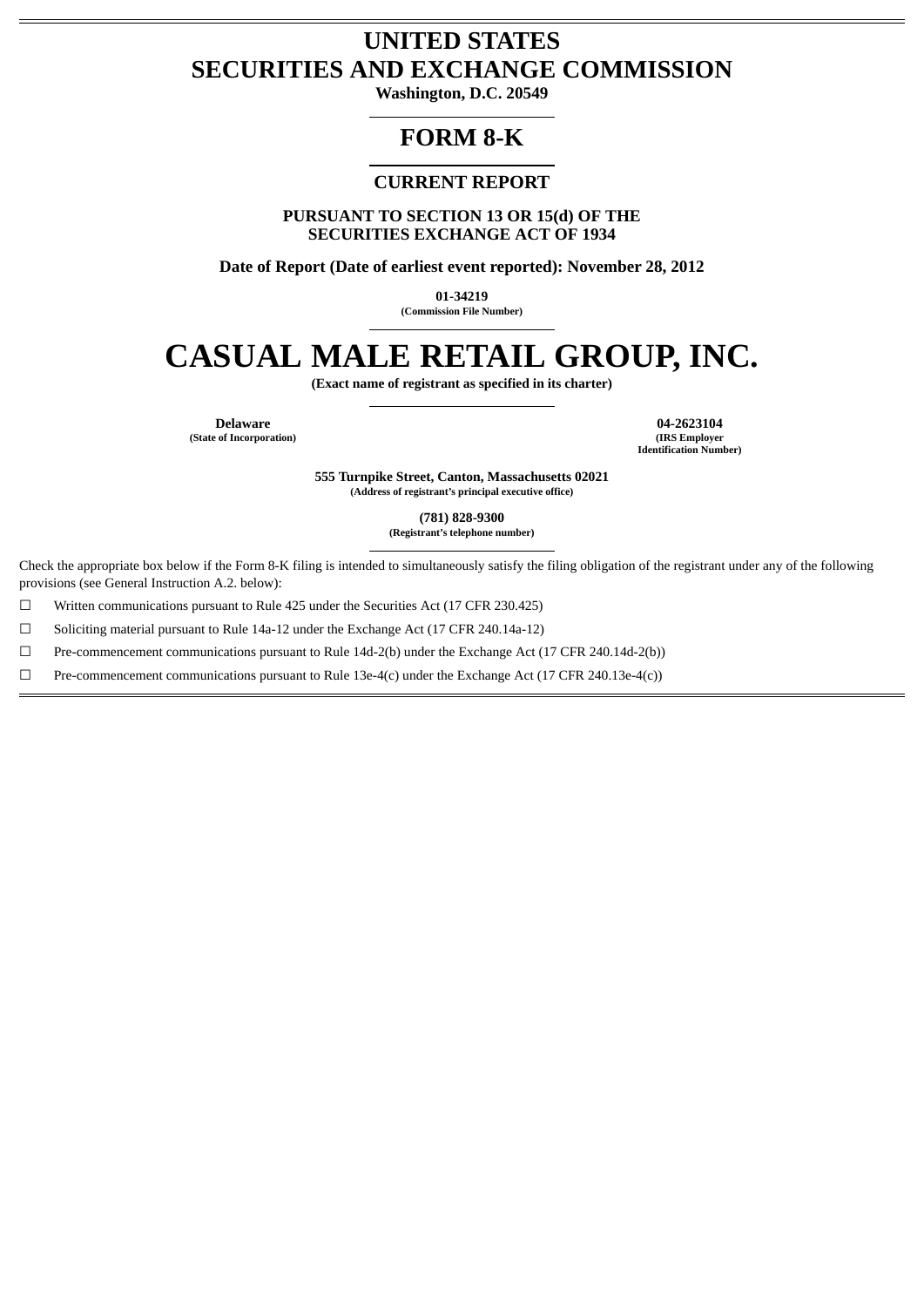# **Item 5.03 Amendments to Articles of Incorporation or Bylaws; Change in Fiscal Year.**

On November 28, 2012, the Board of Directors (the "Board") of Casual Male Retail Group, Inc. (the "Company") approved amended and restated By-Laws of the Company (the "By-Laws"). The By-Laws are intended primarily to update the prior Bylaws, which were last amended December 12, 2000, to reflect statutory and case law developments since the prior By-Laws were adopted and to include provisions commonly found in the By-Laws of public Delaware corporations. These changes, among other things, amended the By-Laws to:

- Allow the Board to set the date and time for the annual meeting of stockholders (Section 3.2).
- Enhance and update stockholder meeting procedures by, among other things, providing that the Board shall adopt rules and procedures for stockholder meetings (Section 3.8), setting procedures for the selection of, and defining the role of, the presiding person (Section 3.8) and inspectors for stockholder meetings (Section 3.10) and allowing the Board to set separate notice and voting record dates, if needed (Section 9.1).
- Enhance and update procedures with respect to stockholder actions by written consent without a meeting (Section 3.12).
- Enhance and update the procedures by which stockholders may bring business before a stockholder meeting (Section 3.13) or nominate directors to the Board (Section 4.15), including, among other things, changing the advance notice window to 90 - 120 days prior to the anniversary date of the immediately preceding Annual Meeting and enhancing the informational and other requirements for a stockholder wishing to submit business before a stockholder meeting or to nominate a director to the Board. In addition, Section 4.15 was amended to require that any shareholder nominees for election to the Board must deliver a written questionnaire regarding his or her background to the Company and make certain representations to, and agreements with, the Company.

Notwithstanding the change to the advance notice window for stockholder proposals in Section 3.13 of the By-Laws, the Company will, for purposes of the 2013 Annual Meeting of Stockholders only, continue to apply the prior advance notice window of not less than 75 days nor more than 120 days prior to the anniversary date of the 2012 Annual Meeting. Thus, to bring an item of business before the 2013 Annual Meeting, a stockholder generally must deliver the requisite notice to the Secretary of the Company not before April 4, 2013 or after May 19, 2013. All other notice and procedural requirements will apply as set forth in the amended and restated By-Laws.

- Clarify that the directors only may fill Board vacancies or newly created directorships (Section 4.2).
- Update Board committee membership (including the elimination of any *ex officio* memberships), quorum and voting provisions (Sections 4.5 and 6.2).
- Enhance and update procedures surrounding who and how Board meetings are called (Sections 4.6 and 4.7).
- Update the By-Laws generally to allow for delivery of notice or other action by electronic transmission (Sections 4.8, 4.11 and 5.1) and allow for uncertificated shares (Sections 7.1 and 8.1).
- Update the procedures surrounding indemnification protection for covered persons (Sections 10.1, 10.2 and 10.3).
- Remove any obsoleted provisions (such as references to initial stockholder or board meetings) and provisions that are redundant with provisions in the Company's governing documents and/or default Delaware law.

The foregoing description of the By-Law's is qualified in its entirety by reference to the full text of the By-Laws, as amended and restated and filed as Exhibit 3.2 hereto and incorporated herein by reference.

# **Item 9.01 Financial Statements and Exhibits.**

(d) Exhibits

Exhibit

| <b>EAHIDIU</b><br>No. | Description                                                                             |
|-----------------------|-----------------------------------------------------------------------------------------|
| 3.2                   | By-Laws of Casual Male Retail Group, Inc., as amended and restated on November 28, 2012 |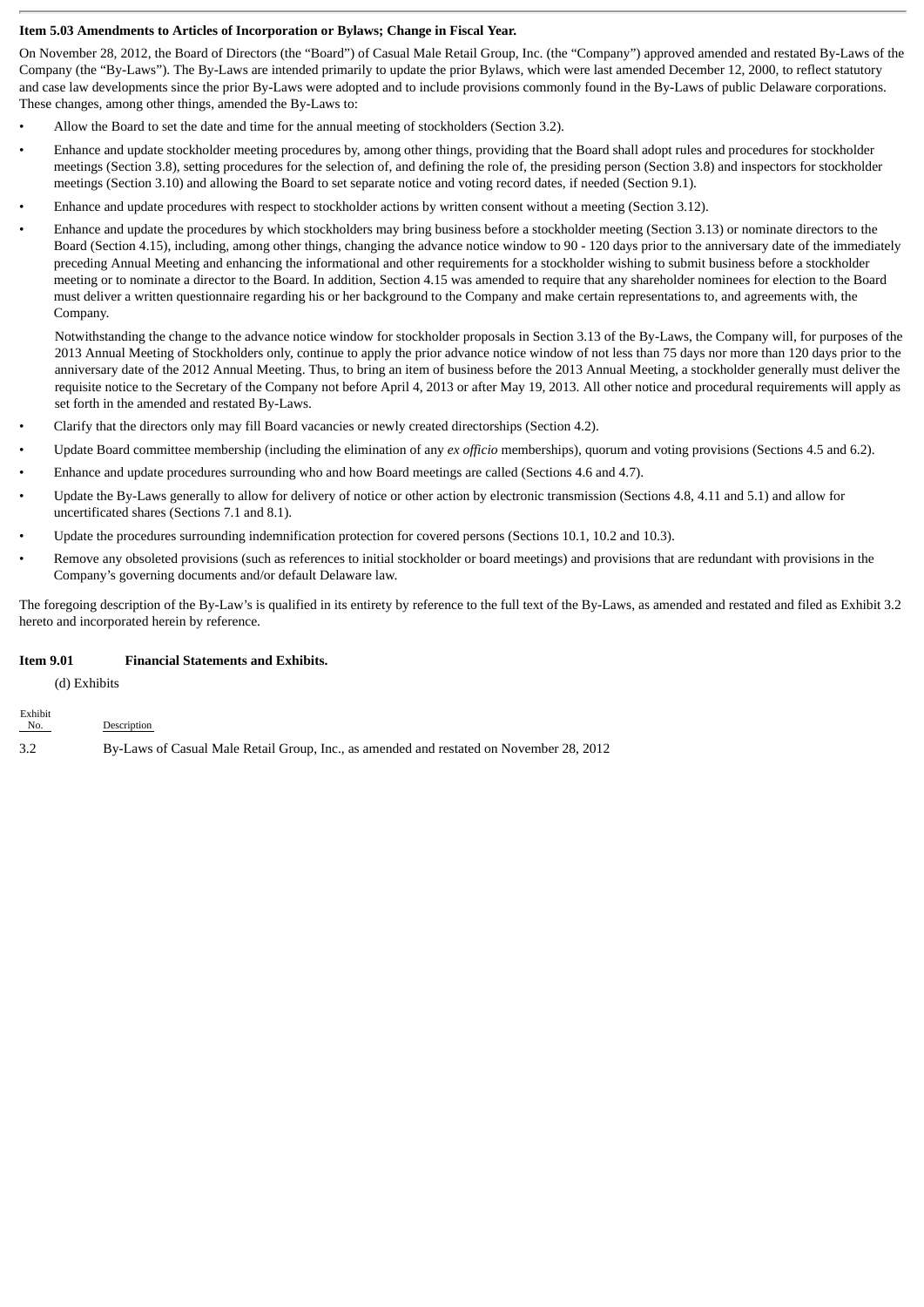# SIGNATURES

Pursuant to the requirements of the Securities Exchange Act of 1934, the registrant has duly caused this report to be signed on its behalf by the undersigned, thereunto duly authorized.

# CASUAL MALE RETAIL GROUP, INC.

By: /s/ DENNIS R. HERNREICH

Name: Dennis R. Hernreich Title: Executive Vice President and Chief Financial Officer

Date: December 4, 2012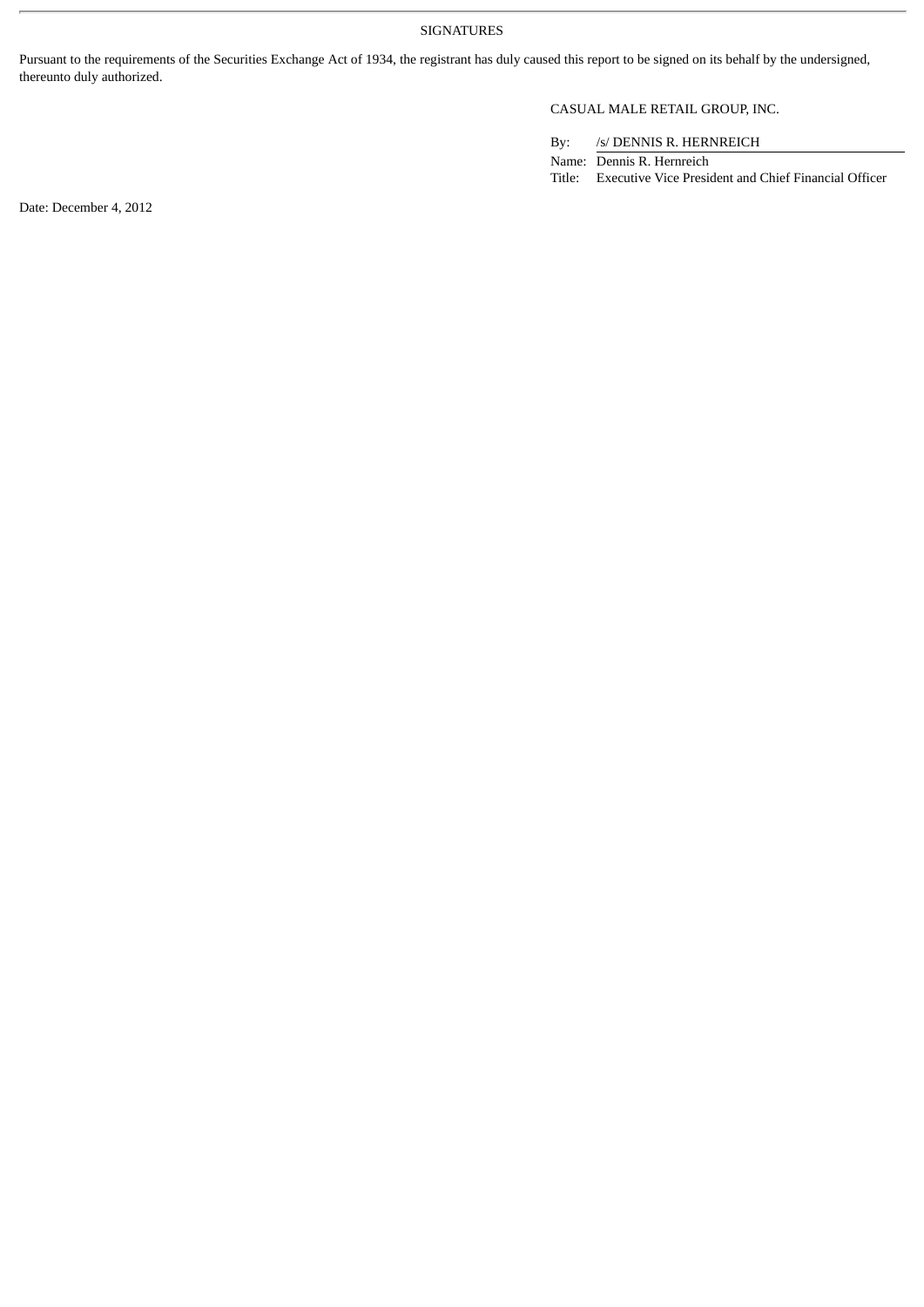# **AMENDED AND RESTATED BY-LAWS OF CASUAL MALE RETAIL GROUP, INC.**

# Section 1. Certificate of Incorporation and By-Laws.

1.1 These Amended and Restated By-Laws (these "By-Laws") are subject to the Restated Certificate of Incorporation of the Corporation (the "Certificate of Incorporation"). In these By-Laws, references to the Certificate of Incorporation and By-Laws mean the provisions of the Certificate of Incorporation and the By-Laws as are from time to time in effect.

#### Section 2. Offices.

2.1 Registered Office. The registered office shall be in the City of Wilmington, County of New Castle, State of Delaware.

2.2 Other Offices. The Corporation may also have offices at such other places both within and without the State of Delaware as the Board of Directors may from time to time determine or the business of the Corporation may require.

# Section 3. Stockholders.

3.1 Location of Meetings. All meetings of the stockholders shall be held at such place either within or without the State of Delaware as shall be designated from time to time by the Board of Directors. Any adjourned session of any meeting shall be held at the place designated in the vote of adjournment.

3.2 Annual Meeting. The annual meeting of stockholders for the election of directors shall be held at such date and time as shall be designated from time to time by the Board of Directors. Any other business as may be required or permitted by law or these By-Laws may properly come before the annual meeting.

3.3 Notice Of Annual Meeting. Written notice of the annual meeting stating the place, date and hour of the meeting shall be given to each stockholder entitled to vote at such meeting not less than ten nor more than sixty days before the date of the meeting. Such notice may specify the business to be transacted and actions to be taken at such meeting. No action shall be taken at such meeting unless such notice is given, or unless waiver of such notice is given by the holders of outstanding stock having not less than the minimum number of votes necessary to take such action at a meeting at which all shares entitled to vote thereon were voted. Prompt notice of all action taken in connection with such waiver of notice shall be given to all stockholders not present or represented at such meeting.

3.4 Special Meetings. Except as otherwise required by law and subject to the rights, if any, of the holders of any series of preferred stock, special meetings of the stockholders of the Corporation may be called only by the Board of Directors pursuant to a resolution approved by the affirmative vote of a majority of the directors then in office and may not be called by any other person or persons.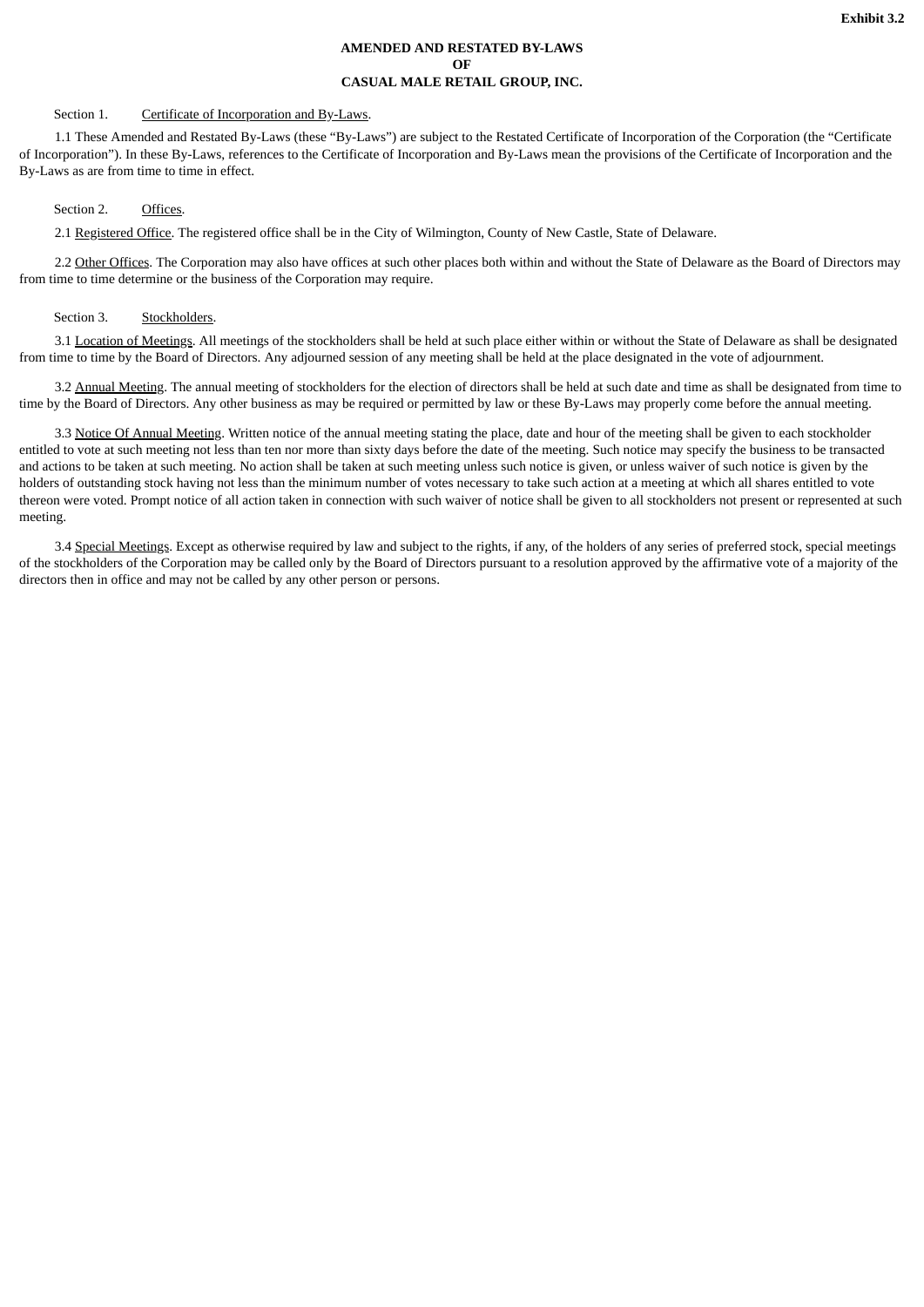3.5 Notice Of Special Meeting. Written notice of a special meeting of stockholders stating the place, date and hour of the meeting and the purpose or purposes for which the meeting is called, shall, except as required by applicable law, be given not less than ten nor more than sixty days before the date of the meeting to each stockholder entitled to vote at such meeting. No action shall be taken at such meeting unless such notice is given, or unless waiver of such notice is given by the holders of outstanding stock having not less than the minimum number of votes necessary to take such action at a meeting at which all shares entitled to vote thereon were voted. Prompt notice of all action taken in connection with such waiver of notice shall be given to all stockholders not present or represented at such meeting.

3.6 Stockholder List. The Secretary shall prepare and make, at least ten days before every meeting of stockholders, a complete list of the stockholders entitled to vote at the meeting, arranged in alphabetical order, and showing the address of each stockholder and the number of shares registered in the name of each stockholder. Such list shall be open to the examination of any stockholder, for any purpose germane to the meeting, during ordinary business hours, for a period of at least ten days prior to the meeting, either at a place within the city where the meeting is to be held, which place shall be specified in the notice of the meeting, or, if not so specified, at the place where the meeting is to be held. The list shall also be produced and kept at the time and place of the meeting during the whole time thereof, and may be inspected by any stockholder who is present.

3.7 Quorum Of Stockholders. The holders of a majority of the stock issued and outstanding and entitled to vote thereat, present in person or represented by proxy, shall constitute a quorum at all meetings of the stockholders for the transaction of business except as otherwise required by law, or by the Certificate of Incorporation or by these By-Laws. Except as otherwise provided by law, no stockholder present at a meeting may withhold his or her shares from the quorum count by declaring his or her shares absent from the meeting.

3.8 Conduct of Meetings; Adjournment. The Board of Directors may adopt such rules and procedures for the conduct of stockholder meetings as it deems appropriate. At each meeting of stockholders, the Chairman or, in the absence of the Chairman, the President or, if there is no President or if there be one and the President is absent, such other person as may be designated by the Board of Directors (or in the absence of any such designation, the Secretary), shall preside over the meeting. Except to the extent inconsistent with the rules and procedures as adopted by the Board of Directors, the person presiding over the meeting of stockholders shall have the right and authority to convene, adjourn and reconvene the meeting from time to time, to prescribe such additional rules and procedures and to do all such acts as, in the judgment of such person, are appropriate for the proper conduct of the meeting. Such rules and procedures, whether adopted by the Board of Directors or prescribed by the person presiding over the meeting, may include, (A) the establishment of an agenda or order of business for the meeting, (B) rules and procedures for maintaining order at the meeting and the safety of those present, (C) limitations on attendance at or participation in the meeting to stockholders of record of the Corporation, their duly authorized and constituted proxies or such other persons as the person presiding over the meeting shall determine, (D) restrictions on entry to the meeting after the time fixed for the commencement thereof and (E) limitations on the time allotted to questions or comments by participants. The person presiding over any meeting of stockholders, in addition to making any other determinations that may be appropriate to the conduct of the meeting, may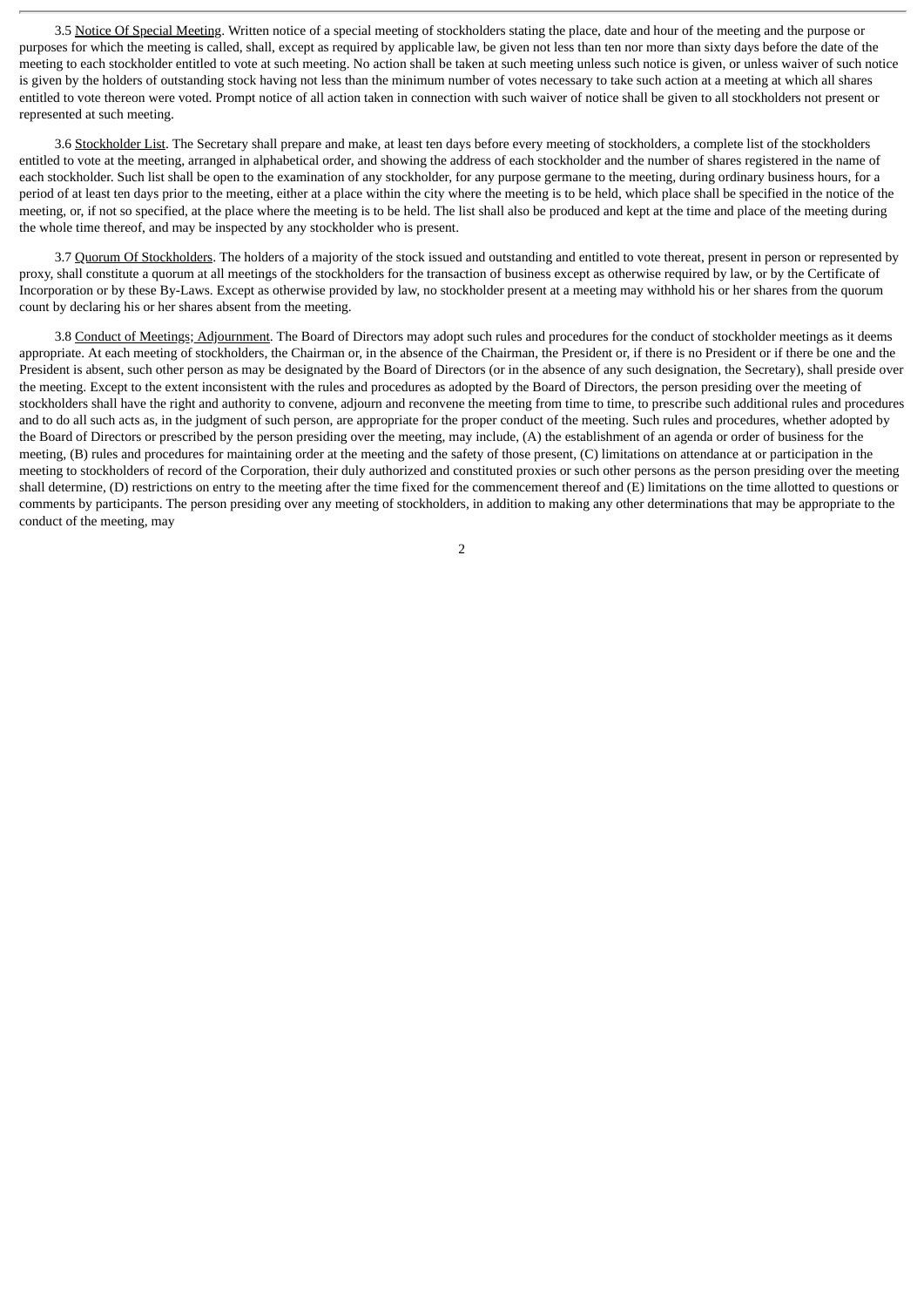determine and declare to the meeting that a matter or business was not properly brought before the meeting and if such presiding person should so determine, he or she shall so declare to the meeting and any such matter or business not properly brought before the meeting shall not be transacted or considered. Unless and to the extent determined by the Board of Directors or the person presiding over the meeting, meetings of stockholders shall not be required to be held in accordance with the rules of parliamentary procedure. The Secretary or, in his or her absence, one of the Assistant Secretaries, shall act as secretary of the meeting. If none of the officers above designated to act as the person presiding over the meeting or as secretary of the meeting shall be present, a person presiding over the meeting or a secretary of the meeting, as the case may be, shall be designated by the Board of Directors and, if the Board of Directors has not so acted, in the case of the designation of a person to act as secretary of the meeting, designated by the person presiding over the meeting. The order of business at all meetings of stockholders shall be as determined by the person presiding over the meeting.

3.9 Proxy Representation. Every stockholder may authorize another person or persons to act for him by proxy in all matters in which a stockholder is entitled to participate, whether by waiving notice of any meeting, objecting to or voting or participating at a meeting, or expressing consent or dissent without a meeting. Every proxy must be signed by the stockholder or by his or her attorney-in-fact. No proxy shall be voted or acted upon after three years from its date unless such proxy provides for a longer period. Except as otherwise provided by law, a stockholder may revoke any proxy which is not irrevocable by attending the meeting for which the proxy was given and voting in person or by filing an instrument in writing revoking the proxy or another duly executed proxy bearing a later date with the Secretary of the Corporation. A duly executed proxy shall be irrevocable if it states that it is irrevocable and, if, and only as long as, it is coupled with an interest sufficient in law to support an irrevocable power. A proxy may be made irrevocable regardless of whether the interest with which it is coupled is an interest in the stock itself or an interest in the Corporation generally. The authorization of a proxy may but need not be limited to specified action, provided, however, that if a proxy limits its authorization to a meeting or meetings of stockholders, unless otherwise specifically provided such proxy shall entitle the holder thereof to vote at any adjourned session but shall not be valid after the final adjournment thereof.

3.10 Inspectors. The Board of Directors, in advance of any meeting of stockholders, shall, to the extent required by law, appoint one or more inspectors, who may be employees of the Corporation, to act at the meeting and make a written report thereof. The Board of Directors may designate one or more persons as alternate inspectors to replace any inspector who fails to act. If no inspector or alternate is able to act at a meeting, the person presiding at the meeting shall, to the extent required by law, appoint one or more inspectors to act at the meeting or any adjournment thereof. Each inspector, before entering upon the discharge of his or her duties, shall take and sign an oath faithfully to execute the duties of inspector at such meeting with strict impartiality and according to the best of his or her ability. The inspectors, if any, shall (A) ascertain the number of shares of stock outstanding and the voting power of each, (B) determine the shares of stock represented at the meeting, the existence of a quorum and the validity of proxies and ballots, (C) count all votes and ballots, (D) determine and retain for a reasonable period a record of the disposition of any challenges made to any determination by the inspectors and (E) certify their determination of the number of shares represented at the meeting and their count of all votes and ballots. The inspectors may appoint or retain other persons or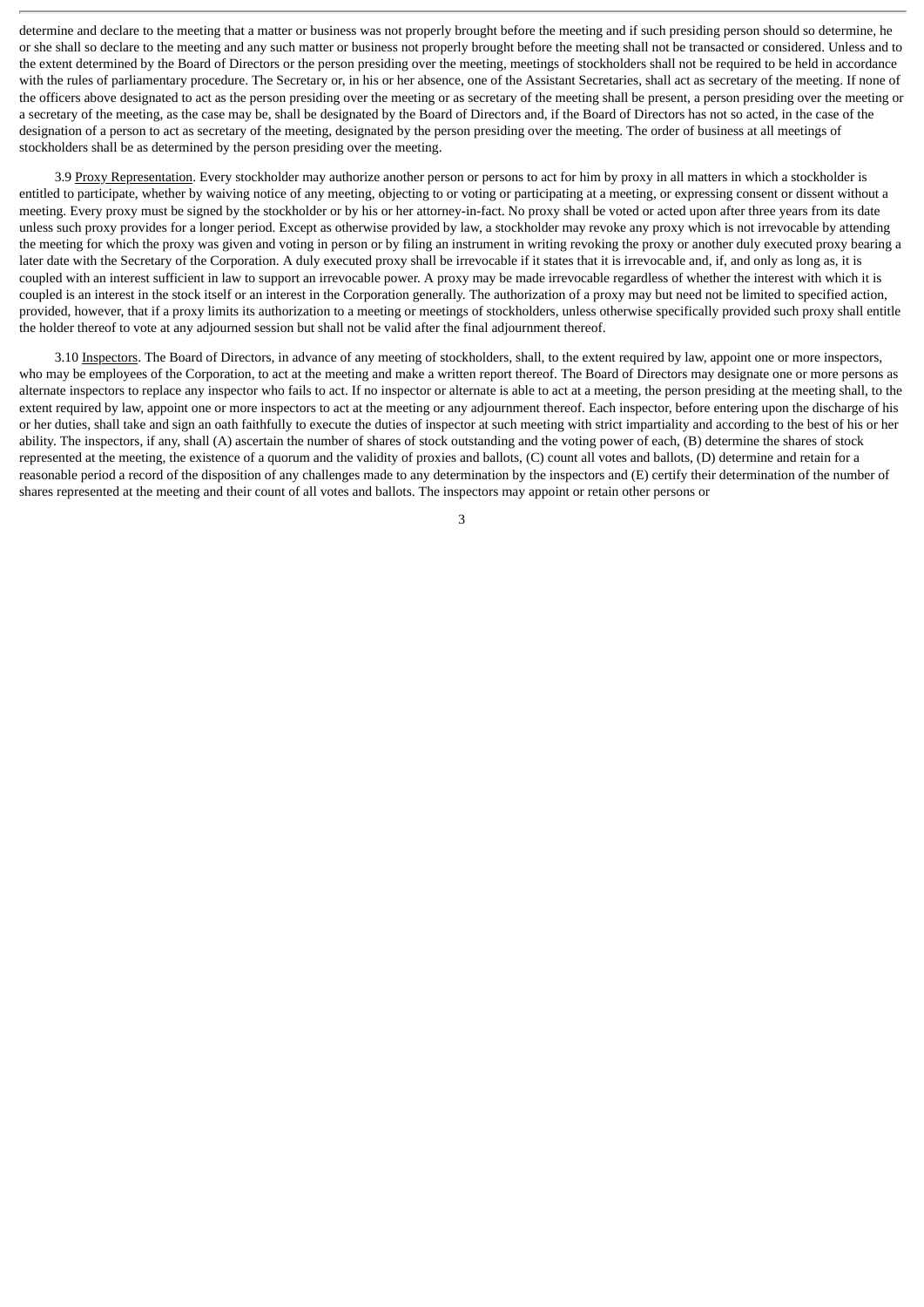entities to assist the inspectors in the performance of their duties. Unless otherwise provided by the Board of Directors, the date and time of the opening and the closing of the polls for each matter upon which the stockholders will vote at a meeting shall be determined by the person presiding at the meeting and shall be announced at the meeting. No ballot, proxies, votes or any revocation thereof or change thereto, shall be accepted by the inspectors after the closing of the polls unless the Court of Chancery of the State of Delaware upon application by a stockholder shall determine otherwise. In determining the validity and counting of proxies and ballots cast at any meeting of stockholders, the inspectors may consider such information as is permitted by applicable law. No person who is a candidate for office at an election may serve as an inspector at such election.

3.11 Action By Vote. When a quorum is present at any meeting, whether the same be an original or an adjourned session, a plurality of the votes properly cast for election to any office shall elect to such office and a majority of the votes properly cast upon any question other than an election to an office shall decide the question, except when a larger vote is required by law, by the Certificate of Incorporation or by these By-Laws. No ballot shall be required for any election unless requested by a stockholder present or represented at the meeting and entitled to vote in the election.

#### 3.12 Action Without Meetings.

(a) Any person seeking to have the stockholders authorize or take corporate action by written consent without a meeting shall, by written notice addressed to the Secretary and delivered to the Corporation, request that a record date be fixed for such purpose. The Board of Directors shall promptly, but in all events within ten days after the date on which such written notice is received, adopt a resolution fixing the record date (unless a record date has previously been fixed by the Board of Directors pursuant to Section 9.1). If no record date has been fixed by the Board of Directors by ten days after the date on which such written notice is received, the record date for determining stockholders entitled to consent to corporate action in writing without a meeting, when no prior action by the Board of Directors is required by applicable law, shall be as specified in Section 9.1(b).

(b) (1) Every written consent purporting to take or authorizing the taking of corporate action and/or related revocations shall bear the date of signature of each stockholder who signs the consent, and no consent shall be effective to take the corporate action referred to therein unless, within sixty days of the earliest dated consent delivered in the manner required by this Section, consents signed by a sufficient number of stockholders to take such action are so delivered to the Corporation, and not revoked.

(2) A consent shall be delivered to the Corporation by delivery to its registered office in the State of Delaware, its principal place of business or an officer or agent of the Corporation having custody of the book in which proceedings of meetings of stockholders are recorded. Delivery to the Corporation's registered office shall be made by hand or by certified or registered mail, return receipt requested.

4

(3) In the event of the delivery to the Corporation of a consent, the Corporation shall engage independent inspectors of elections for the purpose of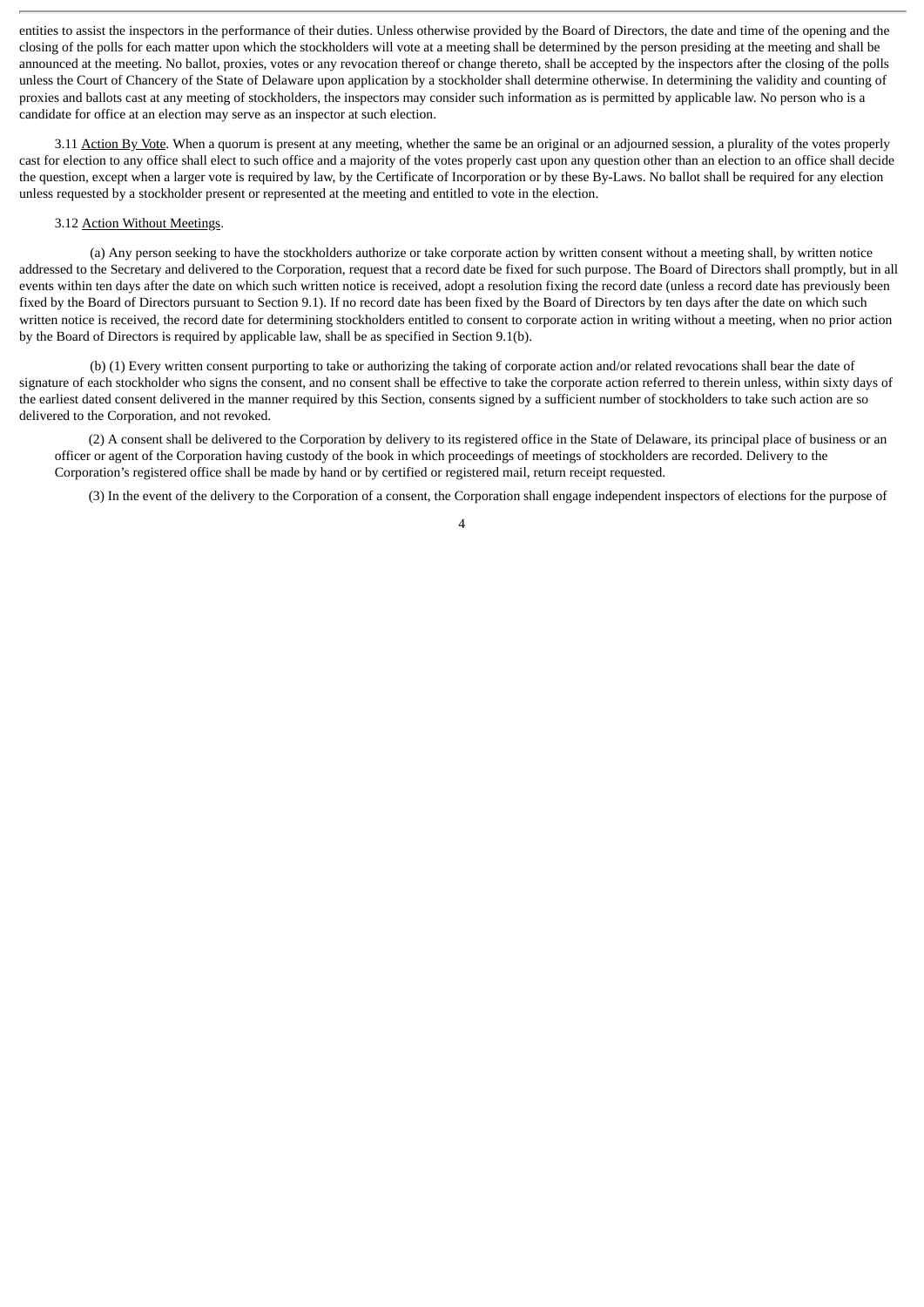performing promptly a ministerial review of the validity of the consent. For the purpose of permitting the inspectors to perform such review, no consent shall be effective until such inspectors have completed their review, determined that the requisite number of valid and unrevoked consents delivered to the Corporation in accordance with this Section 3.12 and applicable law have been obtained to authorize or take the action specified in the consent, and certified such determination for entry in the records of the Corporation kept for the purpose of recording the proceedings of meetings of stockholders. Nothing contained in this Section 3.12 shall in any way be construed to suggest or imply that the Board of Directors or any stockholder shall not be entitled to contest the validity of any consent, whether before or after such certification by the independent inspectors, or to take any other action (including the commencement, prosecution or defense of any litigation with respect thereto and the seeking of injunctive relief in such litigation). If after such investigation the independent inspectors shall determine that the consent is valid and that the action therein specified has been validly authorized, that fact shall forthwith be certified on the records of the Corporation kept for the purpose of recording the proceedings of meetings of stockholders, and the consent shall be filed in such records, at which time the consent shall become effective as stockholder action. In conducting the investigation required by this Section, the independent inspectors may, at the expense of the Corporation, retain special legal counsel and any other necessary or appropriate professional advisors, and such other personnel as they may deem necessary or appropriate to assist them, and shall be fully protected in relying in good faith upon the opinion of such counsel or advisors.

### 3.13 Matters To Be Considered At Annual Meetings.

(a) At any annual meeting of stockholders or any special meeting in lieu of annual meeting of stockholders (for purposes of this Section 3.13 and Section 4.15 hereof, hereinafter referred to as an "Annual Meeting"), only business (other than business relating to the nomination or election of directors which is governed by Section 4.15) that has been properly brought before the stockholder meeting in accordance with the procedures set forth in this Section 3.13 shall be conducted. To be considered as properly brought before an Annual Meeting, business must be: (a) specified in the notice of the Annual Meeting, (b) otherwise properly brought before the annual meeting by, or at the direction of, the Board of Directors, or (c) otherwise properly brought before the Annual Meeting by any holder of record (both as of the time notice of such proposal is given by the stockholder as set forth below and as of the record date for the Annual Meeting in question) of any shares of capital stock of the Corporation entitled to vote at such Annual Meeting who complies with the requirements set forth in this Section 3.13. Subject to Section 3.13(i), and except with respect to nominations or elections of directors, which are governed by Section 4.15, this Section 3.13 is the exclusive means by which a stockholder may bring business before a meeting of stockholders. Any business brought before a meeting in accordance with Section 3.13 is referred to as "Stockholder Business".

(b) In addition to any other applicable requirements, for business to be properly brought before an Annual Meeting by a stockholder of record of any shares of capital stock entitled to vote at such Annual Meeting, such stockholder shall: (i) give timely notice as required by this Section 3.13 to the Secretary of the Corporation and (ii) be present at such Annual Meeting, either in person or by a representative. A stockholder's notice shall be timely if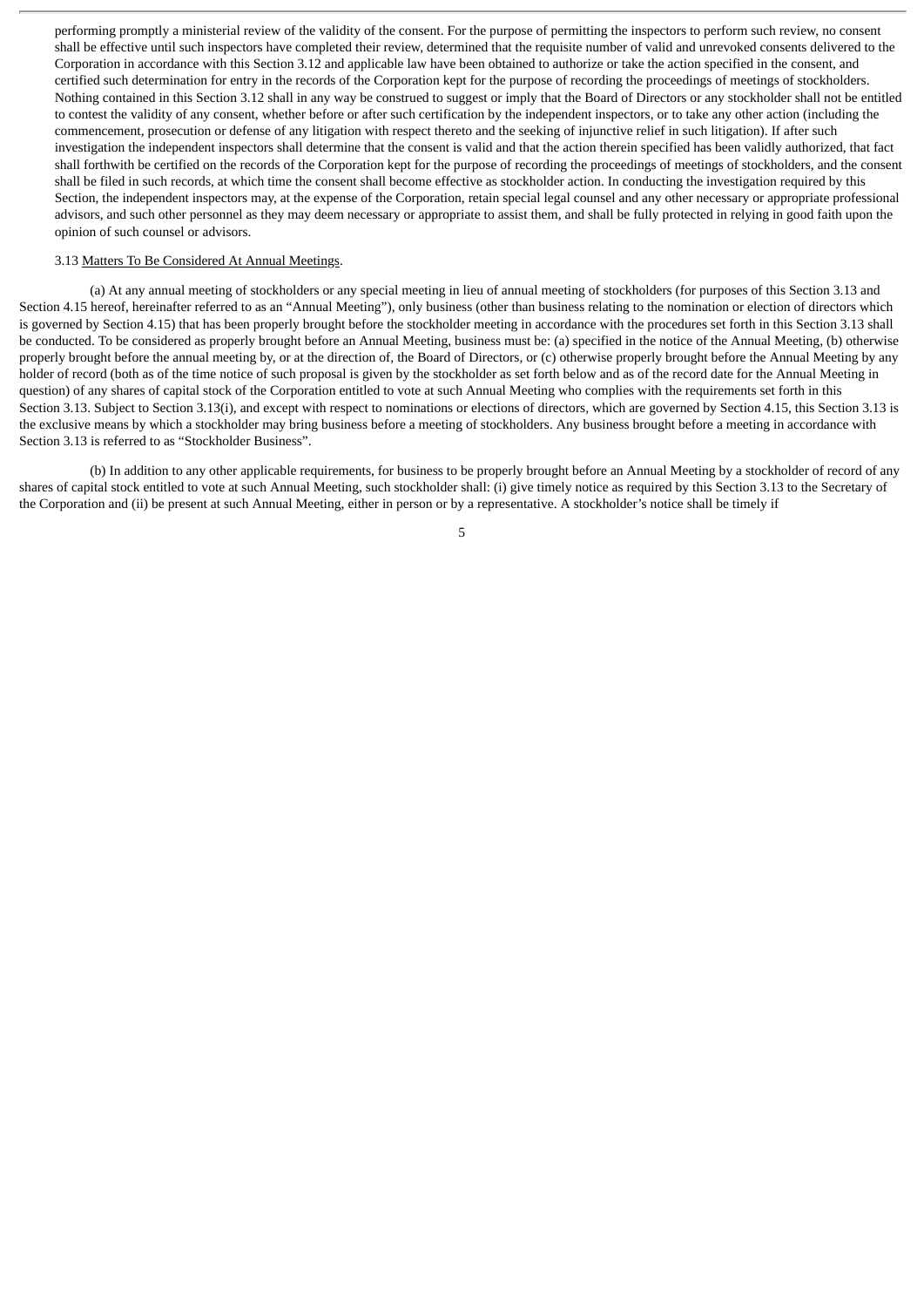delivered to, or mailed to and received by, the Corporation, addressed to the Secretary of the Corporation, at its principal executive office not less than ninety days nor more than one hundred twenty days prior to the anniversary date of the immediately preceding Annual Meeting (for purposes of this Section 3.13 and Section 4.15 hereof, hereinafter referred to as the "Anniversary Date"); provided, however, that in the event the Annual Meeting is scheduled to be held on a date more than thirty days before the Anniversary Date or more than sixty days after the Anniversary Date, a stockholder's notice shall be timely if delivered to, or mailed to and received by, the Corporation, addressed to the Secretary of the Corporation, at its principal executive office not later than the close of business on the later of (A) the ninetieth day prior to the scheduled date of such Annual Meeting or (B) the tenth day following the day on which public announcement of the date of such Annual Meeting is first made by the Corporation. In no event shall an adjournment, postponement or deferral, or public announcement of an adjournment, postponement or deferral, of a stockholder meeting commence a new time period (or extend any time period) for the giving of a stockholder's notice.

(c) A stockholder's notice to the Secretary must set forth:

- (1) the name and record address of each stockholder proposing Stockholder Business (the "Proponent"), as they appear on the Corporation's books;
- (2) the name and address of any Stockholder Associated Person;

(3) as to each Proponent and any Stockholder Associated Person, (A) the class or series and number of shares of stock directly or indirectly held of record and beneficially by the Proponent or Stockholder Associated Person, (B) the date such shares of stock were acquired, (C) a description of any agreement, arrangement or understanding, direct or indirect, with respect to such Stockholder Business between or among the Proponent, any Stockholder Associated Person or any others (including their names) acting as part of a group (as defined in Section 13(d) of the Securities Exchange Act of 1934, as amended (the "Exchange Act")) or in concert with any of the foregoing, (D) a description of any agreement, arrangement or understanding (including any derivative or short positions, profit interests, options, hedging transactions and borrowed or loaned shares) that has been entered into, directly or indirectly, as of the date of the Proponent's notice by, or on behalf of, the Proponent or any Stockholder Associated Person, with respect to shares of stock of the Corporation (a "Derivative") and (E) a description in reasonable detail of any proxy (including revocable proxies), contract, arrangement, understanding or other relationship pursuant to which the Proponent or Stockholder Associated Person has a right to vote any shares of stock of the Corporation. The information specified in Section 3.13(c)(3) is referred to herein as "Stockholder Information";

(4) a representation that each Proponent is a holder of record of stock of the Corporation entitled to vote at the meeting and intends to appear in person or by proxy at the meeting to propose such Stockholder Business;

(5) a brief description of the Stockholder Business desired to be brought before the annual meeting, the text of the proposal (including the text of any resolutions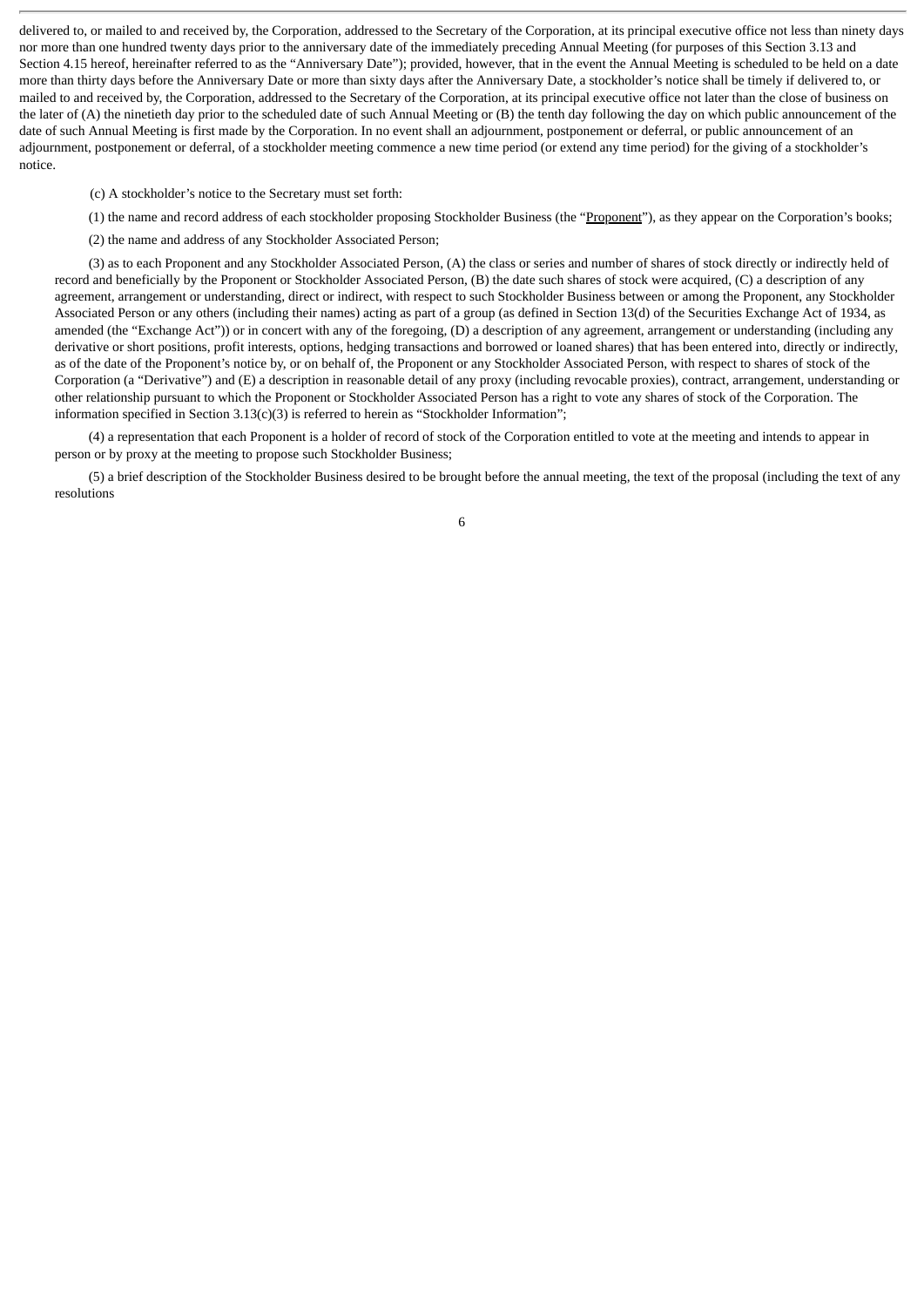proposed for consideration and, if such business includes a proposal to amend the bylaws, the language of the proposed amendment) and the reasons for conducting such Stockholder Business at the meeting;

(6) any material interest of each Proponent and any Stockholder Associated Person in such Stockholder Business;

(7) a representation as to whether the Proponent intends (a) to deliver a proxy statement and form of proxy to holders of at least the percentage of the Corporation's outstanding capital stock required to approve or adopt such Stockholder Business or (b) otherwise to solicit proxies from stockholders in support of such Stockholder Business;

(8) all other information that would be required to be filed with the Securities and Exchange Commission if the Proponents or Stockholder Associated Persons were participants in a solicitation subject to Section 14 of the Exchange Act; and

(9) a representation that the Proponents shall provide any other information reasonably requested by the Corporation.

(d) The Proponents shall also provide any other information reasonably requested by the Corporation within ten business days after such request.

(e) In addition, the Proponent shall further update and supplement the information provided to the Corporation in the stockholder's notice to the Secretary or upon the Corporation's request pursuant to Section 3.13(d) as needed, so that such information shall be true and correct as of the record date for the meeting and as of the date that is the later of ten business days before the meeting or any adjournment or postponement thereof. Such update and supplement must be delivered personally or mailed to, and received by the Corporation at its principal executive office, addressed to the Secretary of the Corporation, no later than five business days after the record date for the meeting (in the case of the update and supplement required to be made as of the record date), and not later than seven business days before the date for the meeting (in the case of the update and supplement required to be made as of ten business days before the meeting or any adjournment or postponement thereof).

(f) If the Board of Directors or a designated committee thereof determines that any stockholder notice was not made in a timely fashion in accordance with the provisions of this Section 3.13 or that the information provided in a stockholder's notice does not satisfy the information requirements of this Section 3.13 in any material respect, the related Stockholder Business shall not be required to be presented for action at the Annual Meeting in question. If neither the Board of Directors nor such committee makes a determination as to the validity of any stockholder proposal in the manner set forth above, the presiding officer of the Annual Meeting shall determine whether the Stockholder Business was properly brought before the meeting in accordance with the terms of this Section 3.13. If the presiding officer determines that any stockholder notice was not made in a timely fashion in accordance with the provisions of this Section 3.13 or that the information provided in a stockholders notice does not satisfy the information requirements of this Section 3.13 in any material respect, such proposal shall not be required to be presented for action at the Annual Meeting in question. If the Board of Directors,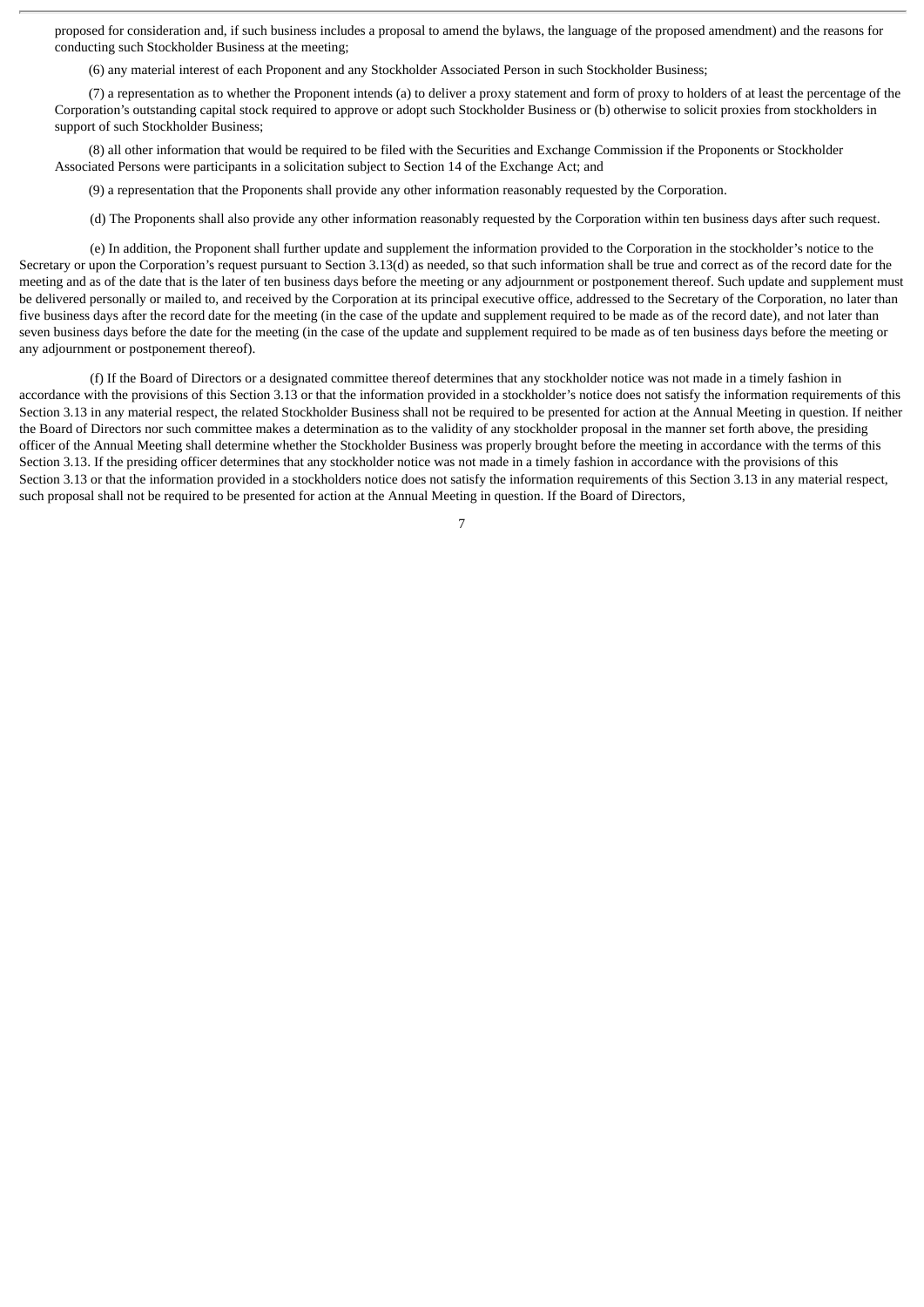a designated committee thereof or the presiding officer determines that a stockholder proposal was made in accordance with the requirements of this Section 3.13, the presiding officer shall so declare at the Annual Meeting and ballots shall be provided for use at the Annual Meeting with respect to such proposal.

(g) If the Proponent (or a qualified representative of the Proponent) does not appear at the meeting of stockholders to present the Stockholder Business such business shall not be transacted, notwithstanding that proxies in respect of such vote may have been received by the Corporation. For purposes of this Section 3.13, to be considered a qualified representative of the stockholder, a person must be a duly authorized officer, manager or partner of such stockholder or must be authorized by a writing executed by such stockholder or an electronic transmission delivered by such stockholder to act for such stockholder as proxy at the meeting of stockholders and such person must produce such writing or electronic transmission, or a reliable reproduction of the writing or electronic transmission, at the meeting of stockholders.

#### (h) For purposes of these By-Laws:

(1) "public announcement" shall mean: (i) disclosure in a press release reported by the Dow Jones News Service, Associated Press or comparable national news service, (ii) a report or other document filed publicly with the Securities and Exchange Commission (including, without limitation, a Form 8- K), or (iii) a letter or report sent to all stockholders of record of the Corporation at the time of the mailing of such letter or report;

(2) "Stockholder Associated Person" means with respect to any stockholder, (i) any other beneficial owner of stock of the Corporation that are owned by such stockholder and (ii) any person that directly, or indirectly through one or more intermediaries, controls, or is controlled by, or is under common control with, the stockholder or such beneficial owner; and

(3) "Control" (including the terms "controlling," "controlled by" and "under common control with") means the possession, direct or indirect, of the power to direct or cause the direction of the management and policies of a person, whether through the ownership of voting securities, by contract or otherwise, or the direct or indirect ownership of 50% or more of the outstanding voting securities of a person.

(i) Notwithstanding the foregoing provisions of this Section 3.13, a stockholder shall also comply with all applicable requirements of the Exchange Act, and the rules and regulations thereunder with respect to the matters set forth in this Section 3.13, and nothing in this Section 3.13 shall be deemed to affect any rights of stockholders to request inclusion of proposals in the Corporation's proxy statement pursuant to Rule 14a-8 under the Exchange Act.

#### Section 4. Directors.

4.1 Number; Qualifications. The Board of Directors shall consist of one or more members, the number thereof to be determined from time to time by resolution of the Board of Directors. Directors need not be stockholders.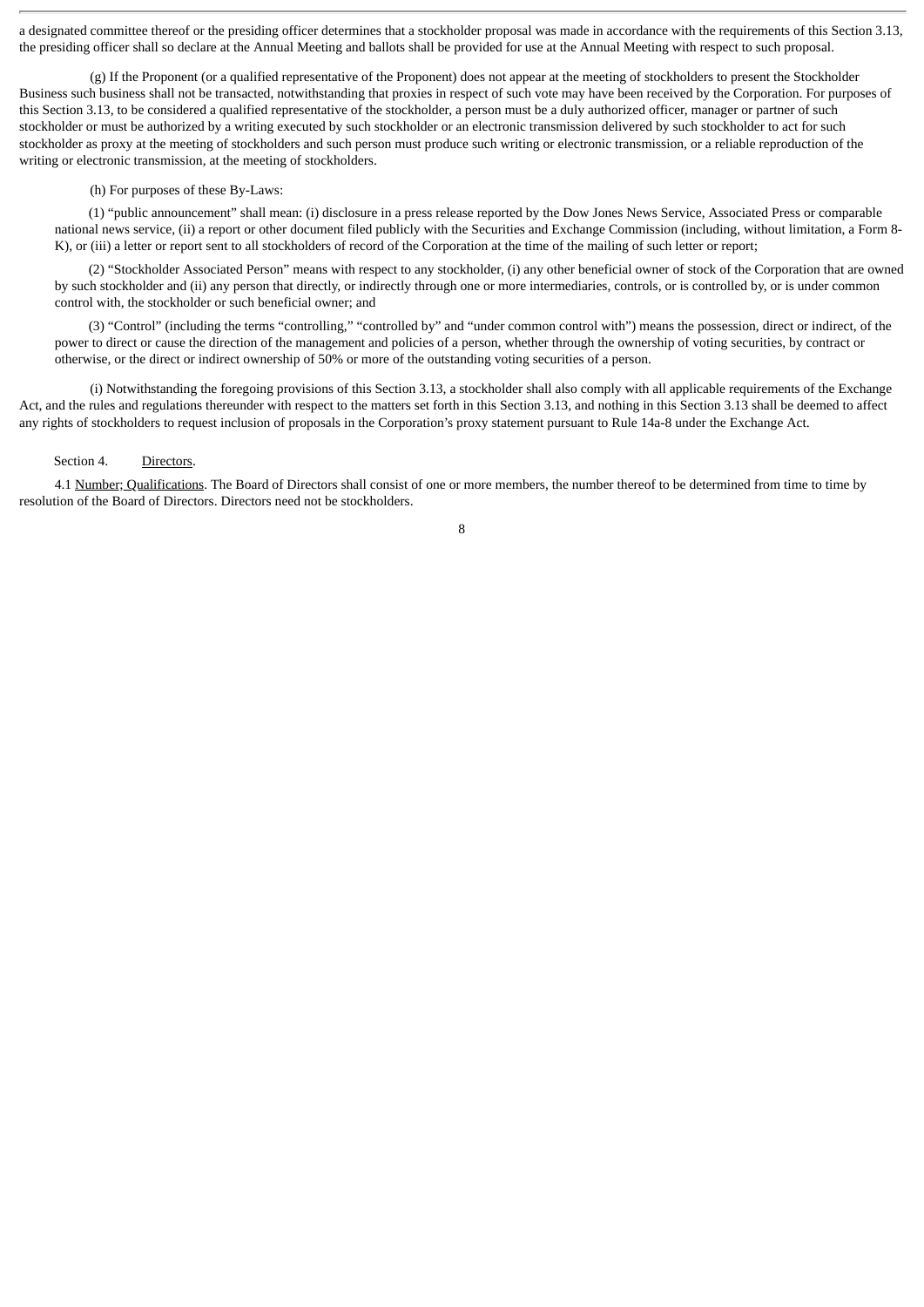4.2 Vacancies. Vacancies and any newly created directorships resulting from any increase in the number of directors may be filled by a majority of the directors then in office, although less than a quorum, or by a sole remaining director. When one or more directors shall resign from the Board of Directors, effective at a future date, a majority of the directors then in office, including those who have resigned, shall have power to fill such vacancy or vacancies, the vote or action by writing thereon to take effect when such resignation or resignations shall become effective. The directors shall have and may exercise all their powers notwithstanding the existence of one or more vacancies in their number, subject to any requirements of law or of the Certificate of Incorporation or of these By-Laws as to the number of directors required for a quorum or for any vote or other actions. A director so elected shall hold office until the earlier of the expiration of the term of office of the director whom he or she replaced, a successor is elected and qualified or until he or she sooner dies, resigns, is removed or becomes disqualified.

4.3 Tenure. Except as otherwise provided by law, by the Certificate of Incorporation or by these By-Laws, each director shall hold office until his or her successor is elected and qualified, or until he or she sooner dies, resigns, is removed or becomes disqualified.

4.4 Powers. The business of the Corporation shall be managed by or under the direction of the Board of Directors which shall have and may exercise all the powers of the Corporation and do all such lawful acts and things as are not by law, the Certificate of Incorporation or these By-Laws directed or required to be exercised or done by the stockholders.

4.5 Committees. The Board of Directors may (a) designate, change the membership of or terminate the existence of any committee or committees, each committee to consist of one or more of the directors; (b) designate one or more directors as alternate members of any such committee who may replace any absent or disqualified member at any meeting of the committee; and (c) determine the extent to which each such committee shall have and may exercise the powers and authority of the Board of Directors in the management of the business and affairs of the Corporation, including the power to authorize the seal of the Corporation to be affixed to all papers which require it and the power and authority to declare dividends or to authorize the issuance of stock; excepting, however, such powers which by law, by the Certificate of Incorporation or by these By-Laws they are prohibited from so delegating. Except as the Board of Directors may otherwise determine, any committee may make rules for the conduct of its business, but unless otherwise provided by the Board of Directors or such rules, its business shall be conducted as nearly as may be in the same manner as is provided by these By-Laws for the conduct of business by the Board of Directors. Unless the Board of Directors provides otherwise, at all meetings of a committee, a majority of the then authorized members of the committee shall constitute a quorum for the transaction of business, and the vote of a majority of the members of the committee present at any meeting at which there is a quorum shall be the act of the committee. Each committee shall keep regular minutes of its meetings and report the same to the Board of Directors upon request.

4.6 Regular Meeting. Regular meetings of the Board of Directors may be held without call or notice at such place within or without the State of Delaware and at such times as the Board of Directors or its Chairman may from time to time determine, provided that notice of the first regular meeting following any such determination shall be given to absent directors. A regular meeting of the directors may be held without call or notice immediately after and at the same place as the annual meeting of the stockholders.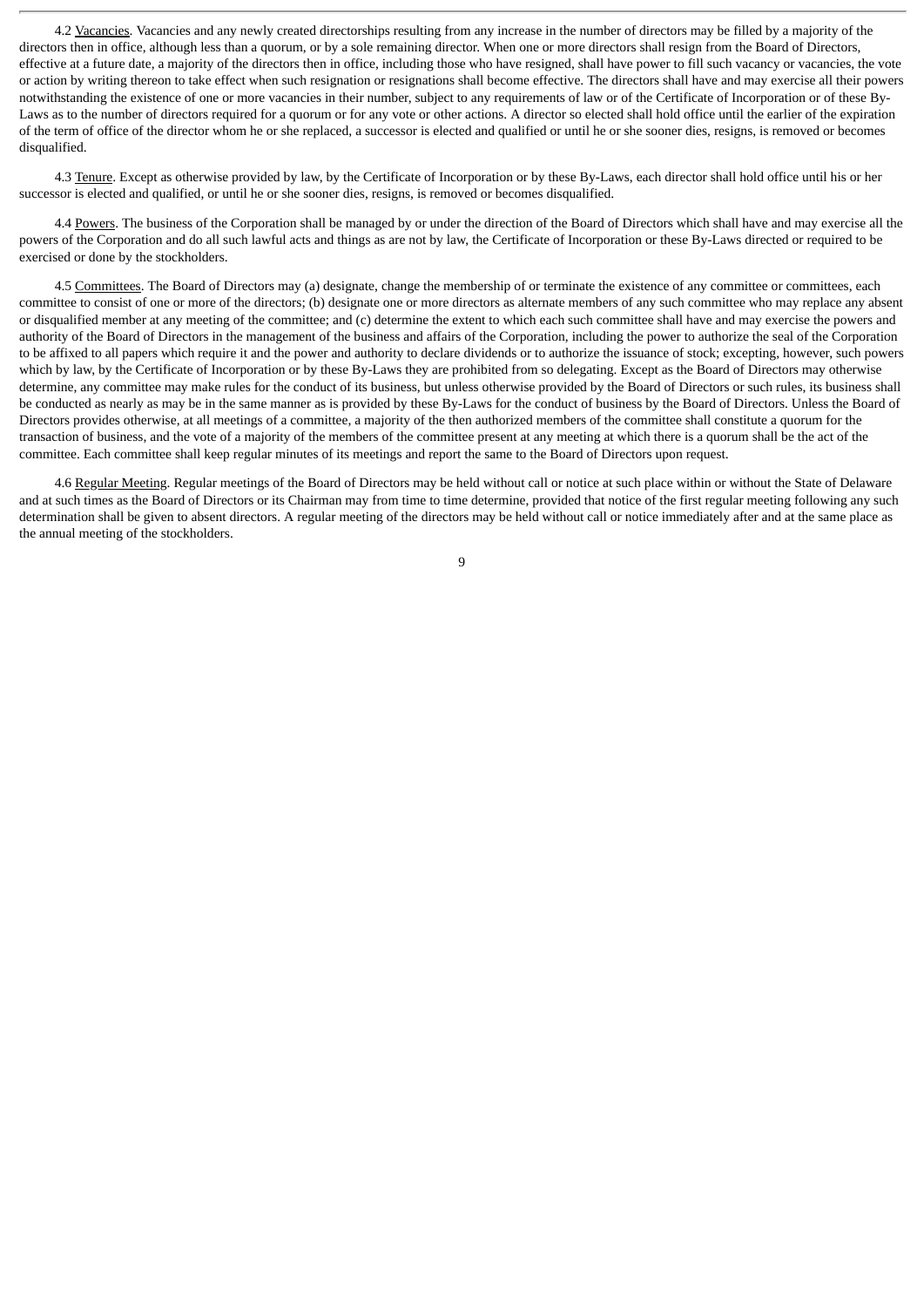4.7 Special Meetings. Special meetings of the Board of Directors may be held at such times and at such places as may be determined by the Chairman of the Board of Directors or the President on notice to each director given by one of the means specified in Section 4.8 hereof. In addition, special meetings shall be called by the Chairman, President or Secretary and held at such places as may be determined by the Chairman, President or Secretary on notice to each director given by one of the means specified in Section 4.8 hereof on the written request of any two or more directors.

4.8 Notice. If notice is required by law, the Certificate of Incorporation or these By-Laws, it shall be reasonable and sufficient notice to a director to send notice by mail at least forty-eight hours or by telegram or other means of electronic transmission at least twenty-four hours before the meeting, addressed to him at his or her usual or last known business or residence address or to give notice to him in person or by telephone at least twelve hours before the meeting. Notice of a meeting need not be given to any director if a written waiver of notice, executed by him before or after the meeting, is filed with the records of the meeting, or to any director who attends the meeting without protesting prior thereto or at its commencement the lack of notice to him. Neither notice of a meeting nor a waiver of a notice need specify the purposes of the meeting.

4.9 Quorum. Except as may be otherwise provided by law, by the Certificate of Incorporation or by these By-Laws, at any meeting of the directors a majority of the directors then in office shall constitute a quorum; a quorum shall not in any case be less than one-third of the total number of directors constituting the whole Board of Directors. Any meeting may be adjourned from time to time by a majority of the votes cast upon the question, whether or not a quorum is present, and the meeting may be held as adjourned without further notice.

4.10 Action By Vote. Except as may be otherwise provided by law, by the Certificate of Incorporation or by these By-Laws, when a quorum is present at any meeting the vote of a majority of the directors present shall be the act of the Board of Directors.

4.11 Action Without A Meeting. Unless otherwise restricted by the Certificate of Incorporation or these By-Laws, any action required or permitted to be taken at any meeting of the Board of Directors or of any committee thereof may be taken without a meeting if all the members of the Board of Directors or of such committee, as the case may be, consent thereto in writing or other means of electronic transmission, and such writing or writings or other means of electronic transmission are filed with the records of the meetings of the Board of Directors or of such committee. Such consent shall be treated for all purposes as the act of the Board of Directors or of such committee, as the case may be.

4.12 Participation In Meetings By Conference Telephone. Unless otherwise restricted by the Certificate of Incorporation or these By-Laws, members of the Board of Directors or of any committee thereof, may participate in a meeting of the Board of Directors or such committee by means of conference telephone or similar communications equipment by means of which all persons participating in the meeting can hear each other. Such participation shall constitute presence in person at such meeting.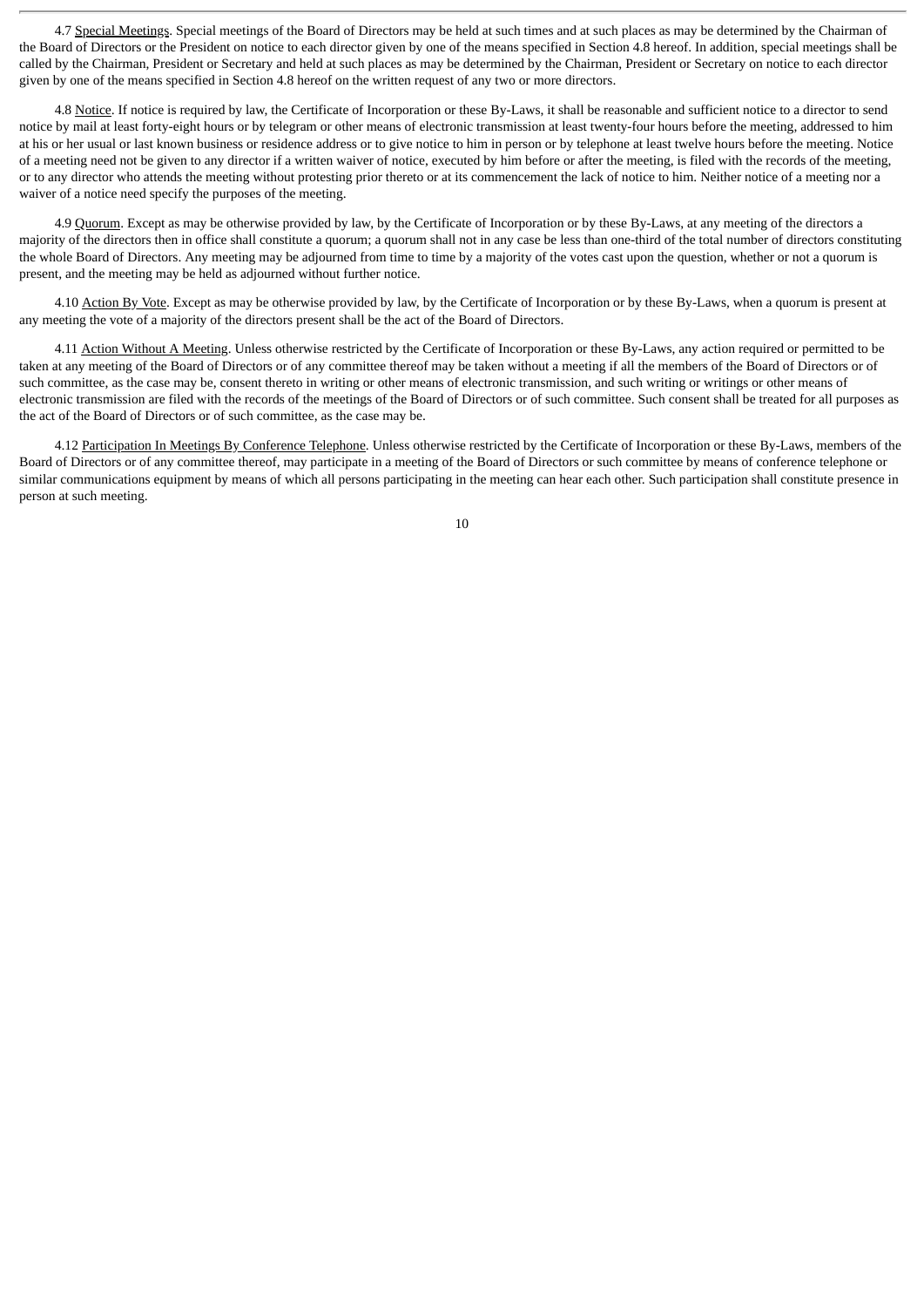4.13 Compensation. Unless otherwise restricted by the Certificate of Incorporation or these By-Laws, the Board of Directors shall have the authority to fix from time to time the compensation of directors. The directors may be paid their expenses, if any, of attendance at each meeting of the Board of Directors and the performance of their responsibilities as directors and may be paid a fixed sum for attendance at each meeting of the Board of Directors and/or a stated salary as director. No such payment shall preclude any director from serving the Corporation or its parent or subsidiary corporations in any other capacity and receiving compensation therefor. The Board of Directors may also allow compensation for members of special or standing committees for service on such committees.

4.14 Resignation Or Removal Of Directors. Unless otherwise restricted by the Certificate of Incorporation or by law, any director or the entire Board of Directors may be removed, with or without cause, by the holders of a majority of the stock issued and outstanding and entitled to vote at an election of directors. Any director may resign at any time by delivering his or her resignation in writing to the President or the Secretary or to a meeting of the Board of Directors. Such resignation shall be effective upon receipt unless specified to be effective at some other time; and without in either case the necessity of its being accepted unless the resignation shall so state. No director resigning and (except where a right to receive compensation shall be expressly provided in a duly authorized written agreement with the Corporation) no director removed shall have any right to receive compensation as such director for any period following his or her resignation or removal, or any right to damages on account of such removal, whether his or her compensation be by the month or by the year or otherwise; unless in the case of a resignation, the directors, or in the case of removal, the body acting on the removal, shall in their or its discretion provide for compensation.

#### 4.15 Director Nominations.

(a) Nominations of candidates for election as directors of the Corporation at any Annual Meeting may be made only (a) by, or at the direction of, a majority of the directors then in office or (b) by any holder of record (both as of the time notice of such nomination is given by the stockholder as set forth below and as of the record date for the Annual Meeting in question) of any shares of the capital stock of the Corporation entitled to vote at such Annual Meeting who complies with the timing, informational and other requirements set forth in this Section 4.15. Any stockholder who has complied with the timing, informational and other requirements set forth in this Section 4.15 and who seeks to make such a nomination, or such stockholder's representative, must be present in person at the Annual Meeting. Only persons nominated in accordance with the procedures set forth in this Section 4.15 shall be eligible for election as directors at an Annual Meeting. A stockholder nominating persons for election to the Board of Directors is referred to as the "Nominating Stockholder". Persons nominated in accordance with Section 4.15 are referred to as "Stockholder Nominees".

(b) Nominations, other than those made by, or at the direction of, the Board of Directors, shall be made pursuant to timely notice in writing to the Secretary of the Corporation as set forth in this Section 4.15. A stockholder's notice shall be timely if delivered to, or mailed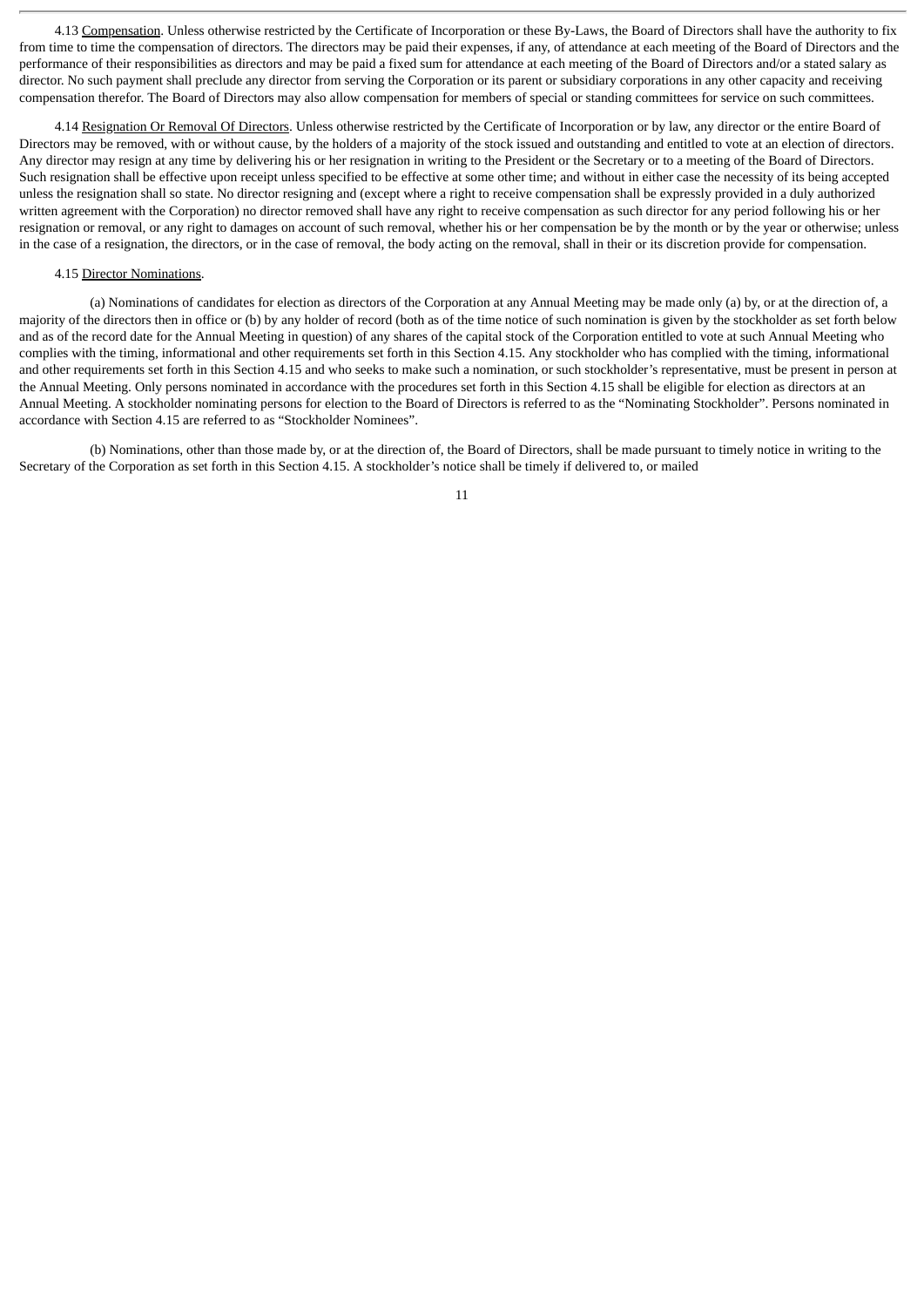to and received by, the Corporation, addressed to the Secretary of the Corporation, at its principal executive office not less than ninety days nor more than one hundred twenty days prior to the Anniversary Date; provided, however, that in the event the Annual Meeting is scheduled to be held on a date more than thirty days before the Anniversary Date or more than sixty days after the Anniversary Date, a stockholder's notice shall be timely if delivered to, or mailed and received by, the Corporation, addressed to the Secretary of the Corporation, at its principal executive office not later than the close of business on the later of (i) the ninetieth day prior to the scheduled date of such Annual Meeting or (ii) the tenth day following the day on which public announcement of the date of such Annual Meeting is first made by the Corporation.

(c) A stockholder's notice of nomination must set forth:

(1) the Stockholder Information with respect to each Nominating Stockholder and Stockholder Associated Person;

(2) a representation that each stockholder nominating a Stockholder Nominee is a holder of record of stock of the Corporation entitled to vote at the meeting and intends to appear in person or by proxy at the meeting to propose such nomination;

(3) all information regarding each Stockholder Nominee and Stockholder Associated Person that would be required to be disclosed in a solicitation of proxies subject to Section 14 of the Exchange Act, the written consent of each Stockholder Nominee to being named in a proxy statement as a nominee and to serve if elected;

(4) a description of all direct and indirect compensation and other material monetary agreements, arrangements and understandings during the past three years, and any other material relationships, between or among a Nominating Stockholder, Stockholder Associated Person or their respective associates, or others acting in concert therewith, including all information that would be required to be disclosed pursuant to Rule 404 promulgated under Regulation S-K if the Nominating Stockholder, Stockholder Associated Person or any person acting in concert therewith, were the "registrant" for purposes of such rule and the Stockholder Nominee were a director or executive of such registrant;

(5) a representation as to whether the Nominating Stockholders intends (a) to deliver a proxy statement and form of proxy to holders of at least the percentage of the Corporation's outstanding capital stock required to approve the nomination or (b) otherwise to solicit proxies from stockholders in support of such nomination;

(6) all other information that would be required to be filed with the Securities and Exchange Commission if the Nominating Stockholders and Stockholder Associated Person were participants in a solicitation subject to Section 14 of the Exchange Act; and

(7) a representation that the Nominating Stockholders shall provide any other information reasonably requested by the Corporation.

(d) The Nominating Stockholders shall also provide any other information reasonably requested by the Corporation within ten business days after such request.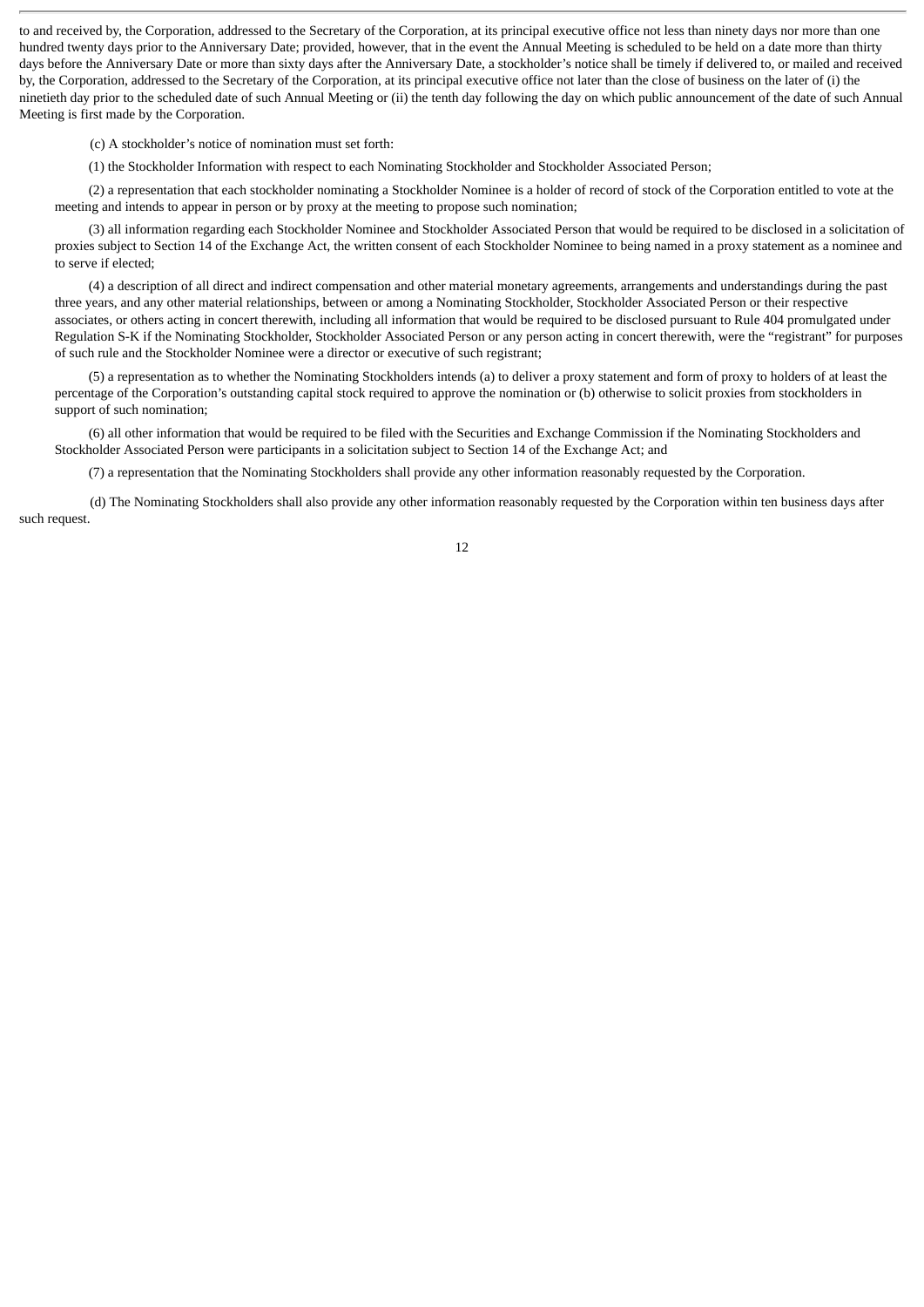(e) In addition, the Nominating Stockholder shall further update and supplement the information provided to the Corporation in the stockholder's notice of nomination or upon the Corporation's request pursuant to Section 4.15(d) as needed, so that such information shall be true and correct as of the record date for the meeting and as of the date that is ten business days before the meeting or any adjournment or postponement thereof. Such update and supplement must be delivered to, or mailed and received by, the Corporation, addressed to the Secretary of the Corporation, at its principal executive office, by no later than five business days after the record date for the meeting (in the case of the update and supplement required to be made as of the record date), and not later than seven business days before the date for the meeting (in the case of the update and supplement required to be made as of ten business days before the meeting or any adjournment or postponement thereof).

(f) If the Board of Directors or a designated committee thereof determines that any stockholder nomination was not made in accordance with the terms of this Section 4.15 or that the information provided in a stockholder's notice does not satisfy the informational requirements of this Section 4.l6 in any material respect, then such nomination shall not be considered at the Annual Meeting in question. If neither the Board of Directors nor such committee makes a determination as to whether a nomination was made in accordance with the provisions of this Section 4.15, the presiding officer of the Annual Meeting shall determine whether a nomination was made in accordance with such provisions. If the presiding officer determines that any stockholder nomination was not made in accordance with the terms of this Section 4.15 or that the information provided in a stockholder's notice does not satisfy the informational requirements of this Section 4.15 in any material respect, then such nomination shall not be considered at the Annual Meeting in question. If the Board of Directors, a designated committee thereof or the presiding officer determines that a nomination was made in accordance with the terms of this Section 4.15, the presiding officer shall so declare at the Annual Meeting and ballots shall be provided for use at the Annual Meeting with respect to such nominee.

(g) If the stockholder (or a qualified representative of the stockholder) does not appear at the applicable stockholder meeting to nominate the Stockholder Nominees, such nomination shall be disregarded and such business shall not be transacted, notwithstanding that proxies in respect of such vote may have been received by the Corporation. For purposes of this Section 4.15, to be considered a qualified representative of the stockholder, a person must be a duly authorized officer, manager or partner of such stockholder or must be authorized by a writing executed by such stockholder or an electronic transmission delivered by such stockholder to act for such stockholder as proxy at the meeting of stockholders and such person must produce such writing or electronic transmission, or a reliable reproduction of the writing or electronic transmission, at the meeting of stockholders.

(h) Notwithstanding anything to the contrary in the second sentence of Section 4.15(b), in the event that the number of directors to be elected to the Board of Directors of the Corporation is increased and there is no public announcement by the Corporation naming all of the nominees for director or specifying the size of the increased Board of Directors at least ninety days prior to the Anniversary Date, a stockholder's notice required by this Section 4.15 shall also be considered timely, but only with respect to nominees for any new positions created by such increase, if such notice shall be delivered to, or mailed to and received by, the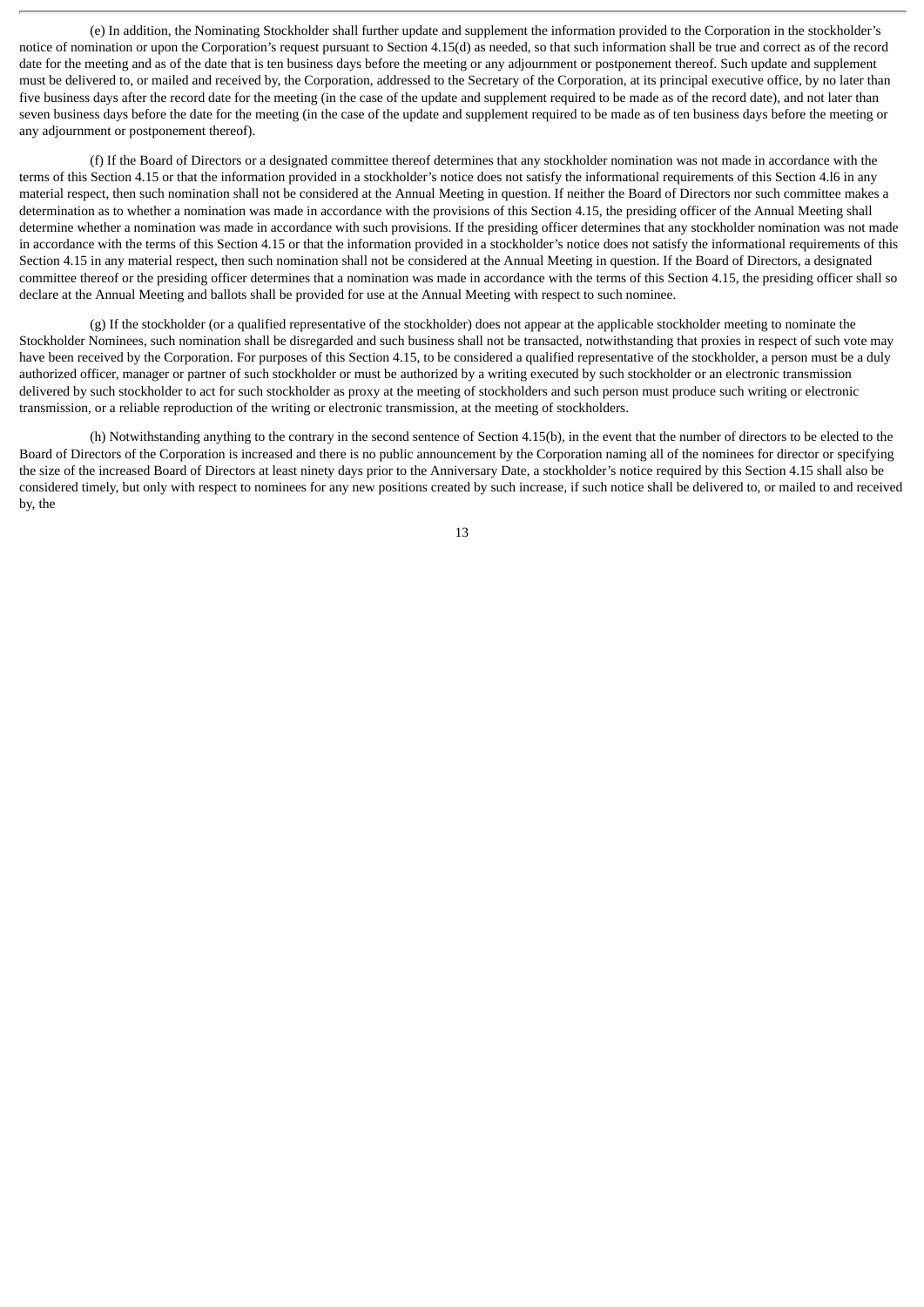Corporation, addressed to the Secretary of the Corporation, at its principal executive office not later than the close of business on the tenth day following the day on which such public announcement is first made by the Corporation.

(i) No person shall be elected by the stockholders as a director of the Corporation unless nominated in accordance with the procedures set forth in this Section 4.15. Election of directors at an Annual Meeting need not be by written ballot, unless otherwise provided by the Board of Directors or presiding officer at such Annual Meeting. If written ballots are to be used, ballots bearing the names of all the persons who have been nominated for election as directors at an Annual Meeting in accordance with the procedures set forth in this Section 4.15 shall be provided for use at such Annual Meeting.

(j) To be eligible to be a nominee for election or reelection as a director, the proposed nominee must deliver (in accordance with the time periods prescribed for delivery of notice under Section 4.15) to the Secretary at the principal executive office of the Corporation a written questionnaire with respect to the background and qualification of such nominee (which questionnaire shall be provided by the Secretary upon written request) and a written representation and agreement (in the form provided by the Secretary upon written request) that such nominee  $(A)$  is not and will not become a party to  $(i)$  any agreement, arrangement or understanding with, and has not given any commitment or assurance to, any person or entity as to how such person will act or vote as a director on any issue or question (a "Voting Commitment") that has not been disclosed to the Corporation or (ii) any Voting Commitment that could limit or interfere with such person's ability to comply with such person's fiduciary duties as a director under applicable law, (B) is not and will not become a party to any agreement, arrangement or understanding with any person or entity other than the Corporation with respect to any direct or indirect compensation, reimbursement or indemnification in connection with service or action as a director that has not been disclosed therein, and (C) in such person's individual capacity and on behalf of any person or entity on whose behalf the nomination is being made, would be in compliance, and will comply with all applicable publicly disclosed corporate governance, conflict of interest, confidentiality and stock ownership and trading and other policies and guidelines of the Corporation that are applicable to directors.

#### Section 5. Notices.

5.1 Form Of Notice. Whenever, under the provisions of law, or of the Certificate of Incorporation or of these By-Laws, notice is required to be given to any stockholder, such notice may be given by mail, addressed to such stockholder, at his or her address as it appears on the records of the Corporation, with postage thereon prepaid, and such notice shall be deemed to be given at the time when the same shall be deposited in the United States mail. Unless written notice by mail is required by law, notice to any stockholder may also be given by electronic transmission in the manner provided in Section 232 of the General Corporation Law of the State of Delaware, in which case such notice shall be deemed to be given at the times provided in the General Corporation Law of the State of Delaware. It shall be the duty of each stockholder to notify the Corporation of his or her post office address. Notice to directors shall be given as specified in Section 4.8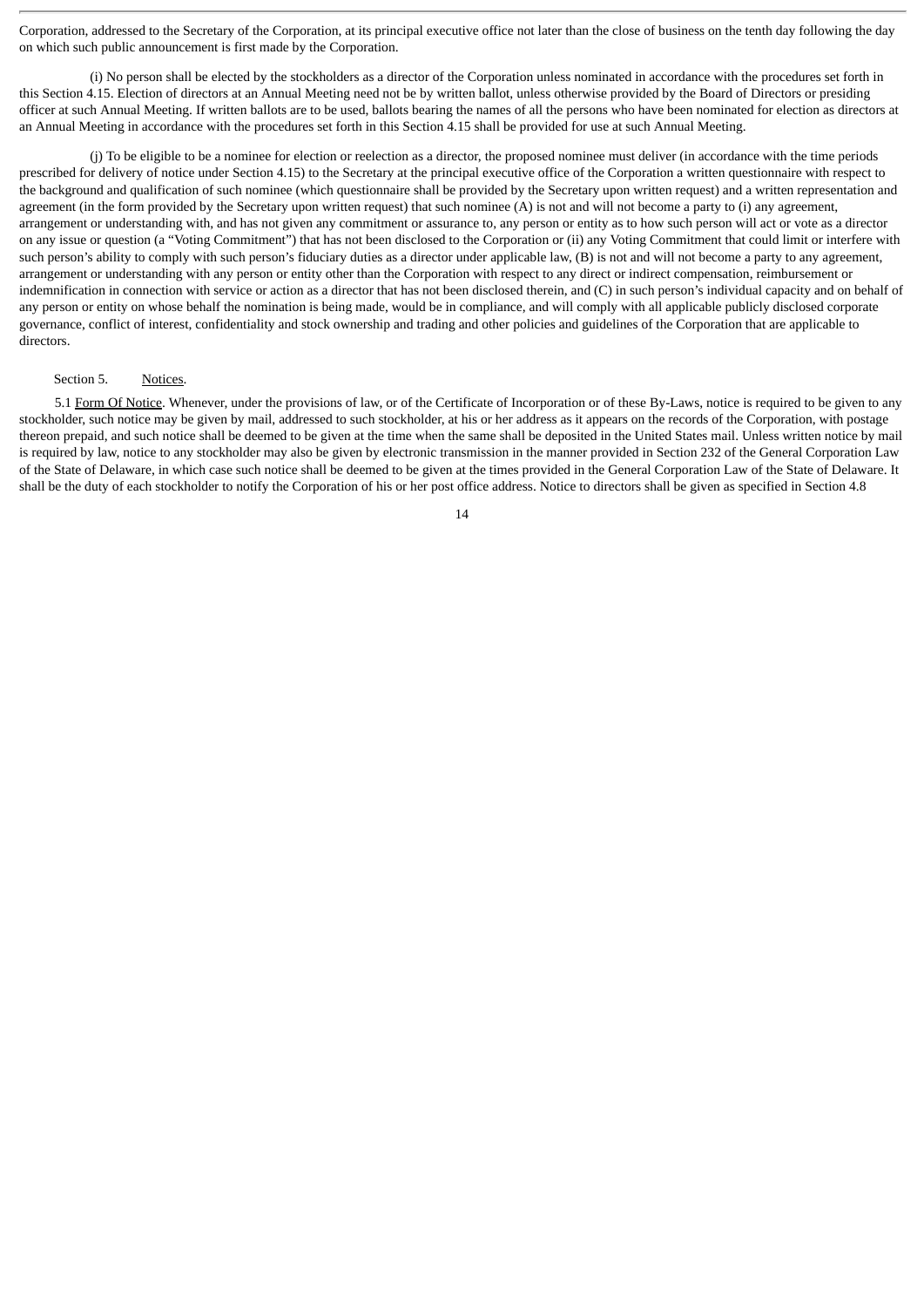5.2 Waiver Of Notice. Whenever notice is required to be given under the provisions of law, the Certificate of Incorporation or these By-Laws, a written waiver thereof, signed by the person entitled to notice, whether before or after the time stated therein, shall be deemed equivalent to notice. Attendance of a person at a meeting shall constitute a waiver of notice of such meeting, except when the person attends a meeting for the express purpose of objecting, at the beginning of the meeting, to the transaction of any business because the meeting is not lawfully called or convened. Neither the business to be transacted at, nor the purpose of, any meeting of the stockholders, directors or members of a committee of the directors need be specified in any written waiver of notice.

#### Section 6. Officers And Agents.

6.1 Election; Enumeration; Qualification. The officers of the Corporation shall be a Chairman of the Board of Directors, a President, a Treasurer, a Secretary and such other officers, if any, as the Board of Directors from time to time may in its discretion elect or appoint including without limitation one or more Vice Presidents. Any officer may be, but none need be, a director or stockholder. Any two or more offices may be held by the same person. Any officer may be required by the Board of Directors to secure the faithful performance of his or her duties to the Corporation by giving bond in such amount and with sureties or otherwise as the Board of Directors may determine. If any office becomes vacant, the directors may elect a successor.

#### 6.2 Powers And Duties Of The Officers.

(A) Chairman Of The Board. The Chairman of the Board of Directors shall preside at all meetings of the Board of Directors and stockholders of the Corporation, shall generally supervise the affairs of the Corporation and see that all orders and resolutions of the Board of Directors are carried into effect, and, together with the President, shall have general supervision and direction of the other officers, employees and agents of the Corporation, subject to the control of the Board of Directors. The Chairman shall have particular responsibility for supervision of the Corporation's investor relations, financial and legal affairs, and shall have such other powers and perform such other duties and functions as may from time to time be assigned by the Board of Directors.

(B) President. The President shall be the Chief Executive Officer of the Corporation, responsible for the general day-to-day management of the business of the Corporation. The President, together with the Chairman of the Board of Directors, shall have general supervision and direction of the other officers, employees and agents of the Corporation, subject to the control of the Board of Directors. The President shall from time to time make such reports of the affairs and operations of the Corporation as the Board of Directors may direct and shall have such other powers and perform such other duties and functions as may from time to time be assigned by the Board of Directors.

(C) Senior Vice Presidents. Each Senior Vice President shall have such powers and perform such duties and functions as may from time to time be assigned by the Board of Directors. One Senior Vice President shall be designated by the Board of Directors to, in the event of the President's absence or disability, perform all the duties and exercise the powers of the President.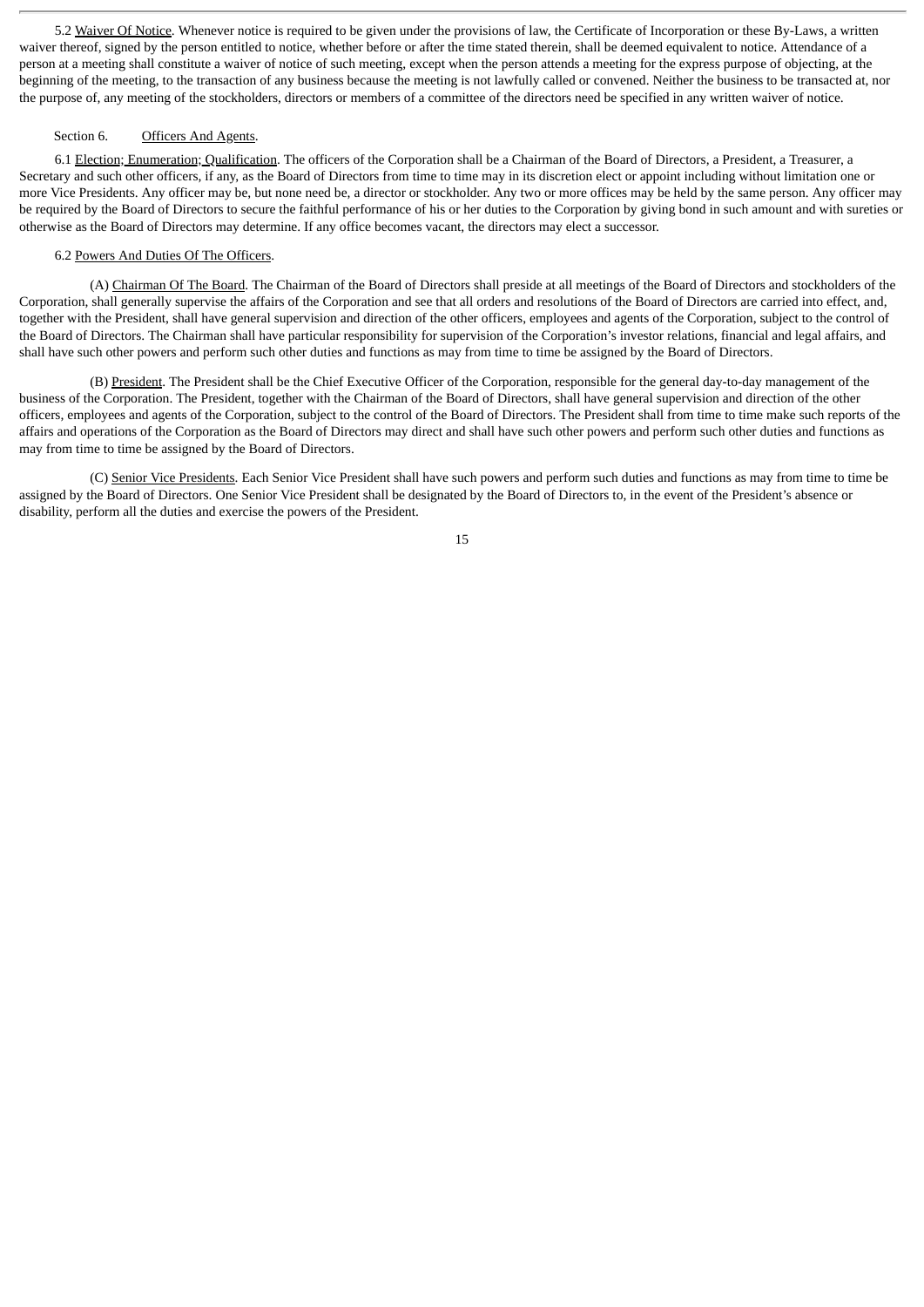(D) Vice Presidents. Each Vice President shall have such powers and perform such duties and functions as may from time to time be assigned by the Board of Directors.

(E) Secretary. The Secretary shall attend all meetings of the Board of Directors and of the stockholders of the Corporation and shall keep the minutes thereof in appropriate books. The Secretary shall give or cause to be given notice of all meetings of stockholders, and special meetings of the Board of Directors to the extent otherwise provided in the By-Laws, and shall perform such other duties as may be incidental to the office of Secretary or as may from time to time be assigned by the Board of Directors. The Secretary shall keep in safe custody the seal of the Corporation and affix it to any instrument when authorized by the Board of Directors. The Secretary shall have custody of the books and records of the Corporation, except such books and records as may be in the custody of the Treasurer or another person authorized by the Board of Directors to have such custody.

(F) Treasurer. The Treasurer shall have the custody of the corporate funds and securities of the Corporation and shall be responsible for the keeping of full and accurate accounts of receipts and disbursements in books belonging to the Corporation, for the deposit of all moneys and other valuable effects in the name and to the credit of the corporation, and for the disbursement of the funds of the Corporation subject to the order of the Board of Directors. The Treasurer shall render to the Chairman of the Board of Directors, the President and the Board of Directors whenever they may so require an account of all his or her transactions as Treasurer and of the financial condition of the Corporation. The Treasurer shall, if required by the Board of Directors, give the Corporation a bond in such sum or sums and with such surety or sureties as shall be satisfactory to the Board of Directors, conditioned upon the faithful performance of his or her duties.

(G) Assistant Secretaries. The Board of Directors may appoint one or more Assistant Secretaries who shall perform the duties and exercise the powers of the Secretary in the Secretary's absence or disability and have such other powers and perform such other duties and functions of the Secretary as may from time to time be assigned by the Board of Directors.

(H) Assistant Treasurers. The Board of Directors may appoint one or more Assistant Treasurers who shall perform the duties and exercise the powers of the Treasurer in the Treasurer's absence or disability and have such other powers and perform such other duties and functions of the Treasurer as may from time to time be assigned by the Board of Directors.

(I) Subordinate Officers. The Corporation may have such subordinate officers as the Board of Directors may from time to time deem desirable. Each such officer shall hold office for such period and perform such duties as the Board of Directors, the Chairman of the Board of Directors or an officer designated pursuant to this Section 6.2 may prescribe.

(J) Delegation Of Duties. In case of the absence of any officer of the Corporation, or for any other reason that the Board of Directors may deem sufficient, the Chairman of the Board of Directors, the President or the Board of Directors may confer for the time-being the powers or duties, or any of them, of such officer upon any other officer. In the absence of an officer, that officer's duties shall be performed and his or her authority may be exercised by the next most senior officer, with seniority expressed by the order of appearance in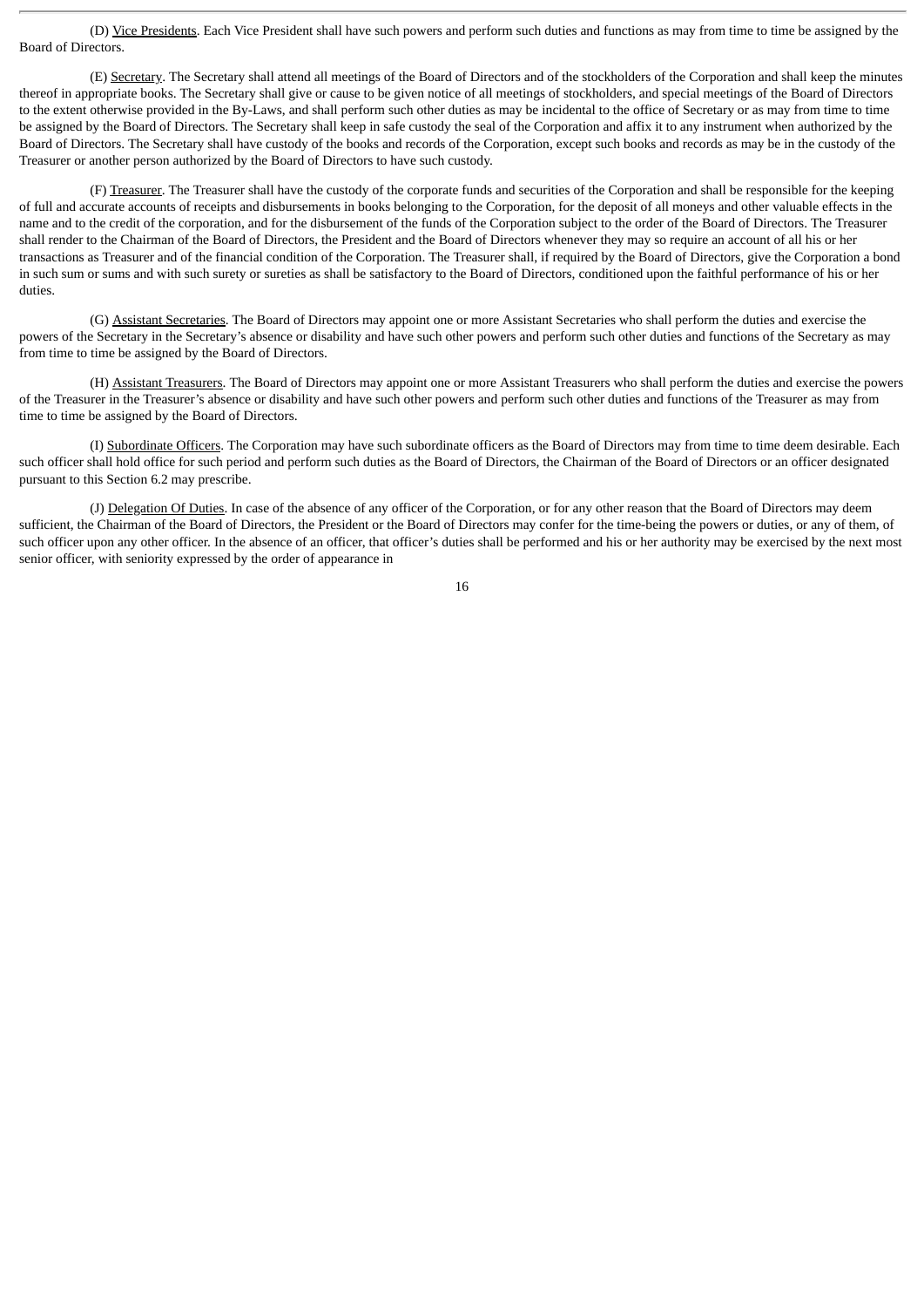this Section 6.2, and, within a category, by seniority in a particular position, with the right reserved to the Board of Directors to make such designation or supersede any designation so made.

6.3 Tenure. Each officer shall hold office until the first meeting of the Board of Directors following the next annual meeting of the stockholders and until his or her successor is elected and qualified unless a shorter period shall have been specified in terms of his or her election or appointment, or in each case until he or she sooner dies, resigns, is removed or becomes disqualified. Each agent of the Corporation shall retain his or her authority at the pleasure of the directors, or the officer by whom he or she was appointed or by the officer who then holds agent appointive power.

6.4 Resignation And Removal. Any officer may resign at any time by delivering his or her resignation in writing to the President or the Secretary or to a meeting of the Board of Directors. Such resignation shall be effective upon receipt unless specified to be effective at some other time, and without in any case the necessity of its being accepted unless the resignation shall so state. The Board of Directors may at any time remove any officer either with or without cause. The Board of Directors may at any time terminate or modify the authority of any agent. No officer resigning and (except where a right to receive compensation shall be expressly provided in a duly authorized written agreement with the Corporation) no officer removed shall have any right to any compensation as such officer for any period following his or her resignation or removal, or any right to damages on account of such removal, whether his or her compensation be by the month or by the year or otherwise; unless in the case of a resignation, the directors, or in the case of removal, the body acting on the removal, shall in their or its discretion provide for compensation.

# Section 7. Capital Stock.

7.1 Stock Certificates. The shares of stock of the Corporation shall be represented by certificates, uncertificated shares that may be evidenced by a bookentry system maintained by the registrar of such stock, or a combination of both. If shares are represented by certificates such certificates shall be in such form as shall, in conformity to law, the Certificate of Incorporation and the By-Laws, be prescribed from time to time by the Board of Directors. Such certificate shall be signed by the President or a Vice-President and (i) the Treasurer or an Assistant Treasurer or (ii) the Secretary or an Assistant Secretary. Any of or all the signatures on the certificate may be a facsimile. In case an officer, transfer agent, or registrar who has signed or whose facsimile signature has been placed on such certificate shall have ceased to be such officer, transfer agent, or registrar before such certificate is issued, it may be issued by the Corporation with the same effect as if he or she were such officer, transfer agent, or registrar at the time of its issue.

7.2 Lost Certificates. The Board of Directors may direct a new certificate or certificates to be issued in place of any certificate or certificates theretofore issued by the Corporation alleged to have been lost, stolen or destroyed, upon the making of an affidavit of that fact by the person claiming the certificate of stock to be lost, stolen or destroyed. When authorizing such issue of a new certificate or certificates, the Board of Directors may, in its discretion and as a condition precedent to the issuance thereof, require the owner of such lost,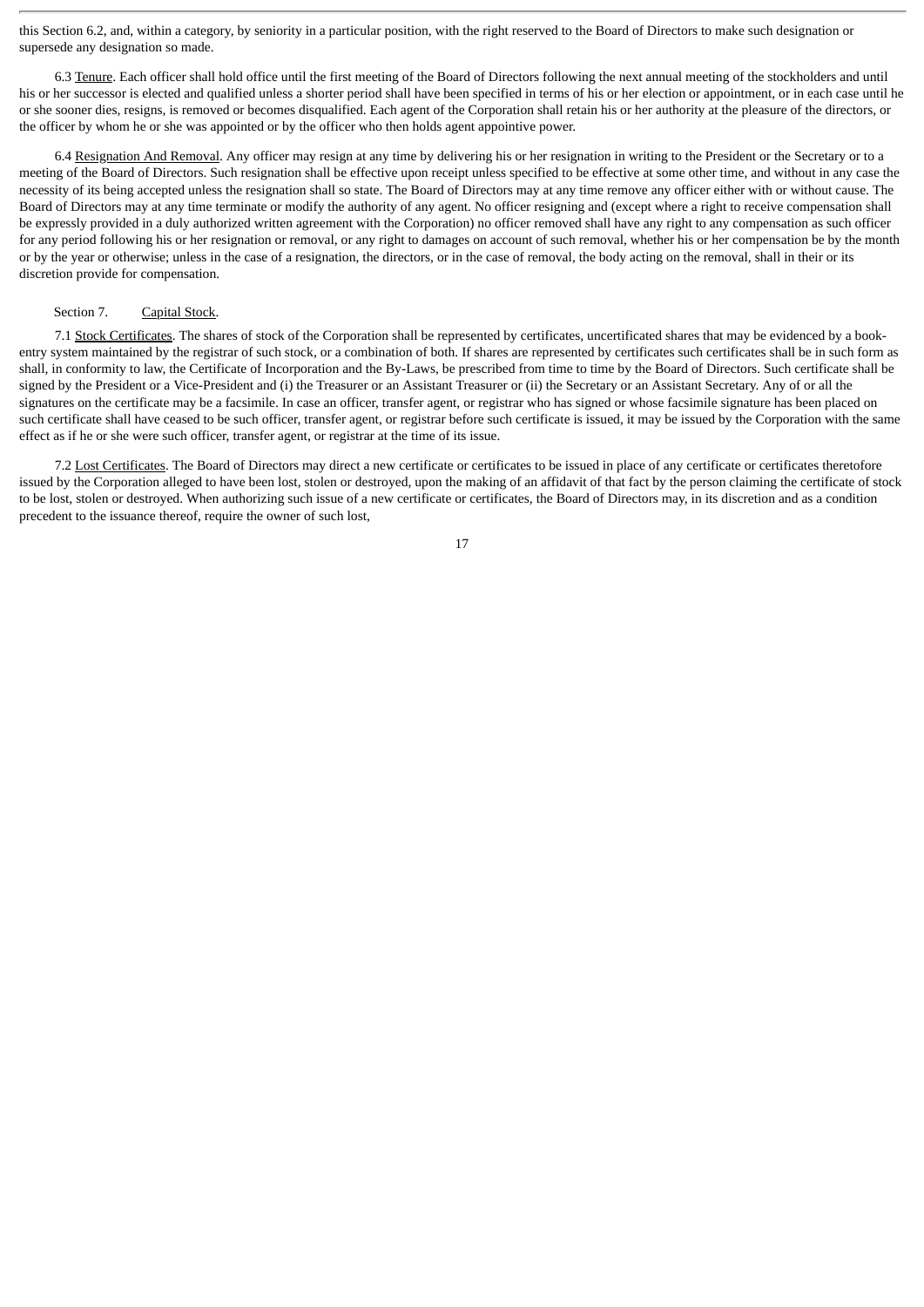stolen or destroyed certificate or certificates, or his or her legal representative, to advertise the same in such manner as it shall require and/or to give the Corporation a bond in such sum as it may direct as indemnity against any claim that may be made against the Corporation with respect to the certificate alleged to have been lost, stolen or destroyed.

# Section 8. Transfer Of Shares Of Stock.

8.1 Transfer On Books. Subject to any restrictions with respect to the transfer of shares of stock, in the case of certificated shares of stock, shares of stock may be transferred on the books of the Corporation by the surrender to the Corporation or its transfer agent of the certificate therefor properly endorsed or accompanied by a written assignment and power of attorney properly executed, with necessary transfer stamps affixed, and with such proof of the authenticity of signature as the Board of Directors or the transfer agent of the Corporation may reasonably require; and, in the case of uncertificated shares of stock, upon receipt of proper transfer instructions from the registered holder of the shares or by such person's attorney duly authorized in writing, and upon compliance with appropriate procedures for transferring shares in uncertificated form. Except as may be otherwise required by law, by the Certificate of Incorporation or by these By-Laws, the Corporation shall be entitled to treat the record holder of stock as shown on its books as the owner of such stock for all purposes, including the payment of dividends and the right to receive notice and to vote or to give any consent with respect thereto and to be held liable for such calls and assessments, if any, as may lawfully be made thereon, regardless of any transfer, pledge or other disposition of such stock until the shares have been properly transferred on the books of the Corporation.

# Section 9. General Provisions.

9.1 Record Date. In order that the Corporation may determine the stockholders entitled to notice of any meeting of stockholders or any adjournment thereof, or to express consent to corporate action in writing without a meeting, or entitled to receive payment of any dividend or other distribution or allotment of any rights, or entitled to exercise any rights in respect of any change, conversion or exchange of stock or for the purpose of any other lawful action, the Board of Directors may fix, in advance, a record date, which shall not be more than sixty days nor less than ten days before the date of such meeting, nor more than sixty days prior to any other action to which such record date relates. If the Board of Directors so fixes a date, such date shall also be the record date for determining the stockholders entitled to vote at such meeting unless the Board of Directors determines, at the time it fixes such record date, that a later date on or before the date of the meeting shall be the date for making such determination. A determination of stockholders of record entitled to notice of or to vote at a meeting of stockholders shall apply to any adjournment of the meeting; provided, however, that the Board of Directors may fix a new record date for the adjourned meeting. Subject to Section 3.12, for the purposes of determining the stockholders entitled to express consent to corporate action in writing without a meeting, unless otherwise required by the Certificate of Incorporation or applicable law, the Board of Directors may fix a record date, which record date shall not precede the date on which the resolution fixing the record date was adopted by the Board of Directors and shall not be more than ten days after the date on which the record date was fixed by the Board of Directors. If no record date is fixed, then:

(a) The record date for determining stockholders entitled to notice of or to vote at a meeting of stockholders shall be at the close of business on the day next preceding the day on which notice is given, or, if notice is waived, at the close of business on the day next preceding the day on which the meeting is held;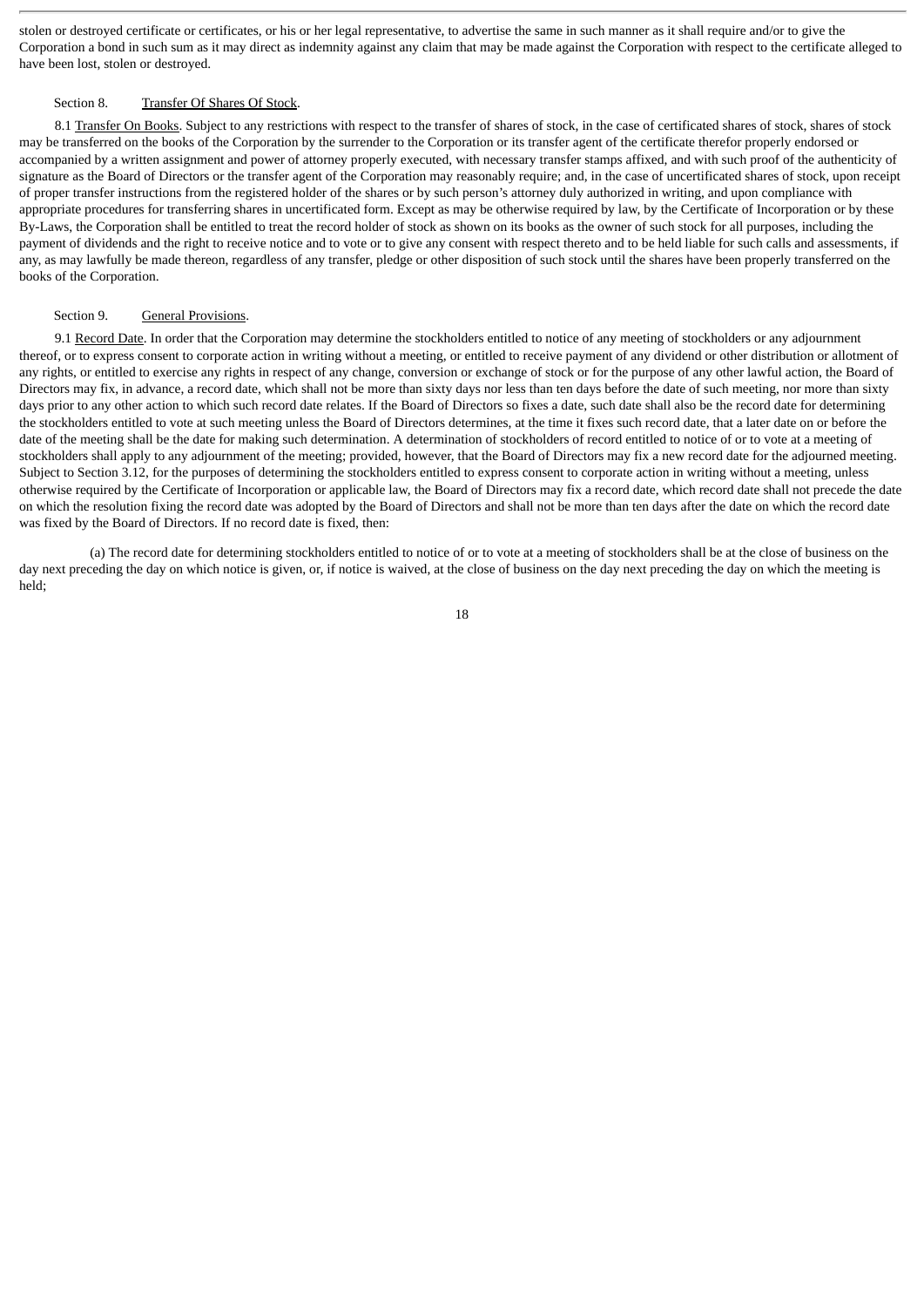(b) The record date for determining stockholders entitled to express consent to corporate action in writing without a meeting (unless otherwise provided in the Certificate of Incorporation), when no prior action by the Board of Directors is required by applicable law, shall be the first day on which a signed written consent setting forth the action taken or proposed to be taken is delivered to the Corporation in accordance with applicable law; and when prior action by the Board of Directors is required by applicable law, the record date for determining stockholders entitled to express consent to corporate action in writing without a meeting shall be at the close of business on the date on which the Board of Directors takes such prior action; and

(c) The record date for determining stockholders for any other purpose shall be at the close of business on the day on which the Board of Directors adopts the resolution relating to such purpose.

9.2 Dividends. Dividends upon the capital stock of the Corporation may be declared by the Board of Directors at any regular or special meeting or by written consent, pursuant to law. Dividends may be paid in cash, in property, or in shares of the capital stock, subject to the provisions of the Certificate of Incorporation.

9.3 Payment Of Dividends. Before payment of any dividend, there may be set aside out of any funds of the Corporation available for dividends such sum or sums as the directors from time to time, in their absolute discretion, think proper as a reserve or reserves to meet contingencies, or for equalizing dividends, or for repairing or maintaining any property of the Corporation, or for such other purpose as the directors shall think conducive to the interest of the Corporation, and the directors may modify or abolish any such reserve in the manner in which it was created.

9.4 Checks. All checks or demands for money and notes of the Corporation shall be signed by such officer or officers or such other person or persons as the Board of Directors may from time to time designate.

9.5 Fiscal Year. The fiscal year of the Corporation shall end the Saturday closest to the 31st of January unless otherwise determined by the Board of Directors.

9.6 Seal. The Board of Directors may, by resolution, adopt a corporate seal. The corporate seal shall have inscribed thereon the name of the Corporation, the year of its organization and the word "Delaware." The seal may be used by causing it or a facsimile thereof to be impressed or affixed or reproduced or otherwise. The seal may be altered from time to time by the Board of Directors.

#### Section 10. Indemnification.

10.1 Indemnification. The Corporation shall indemnify and hold harmless, to the fullest extent permitted by applicable law as it presently exists or may hereafter be amended, any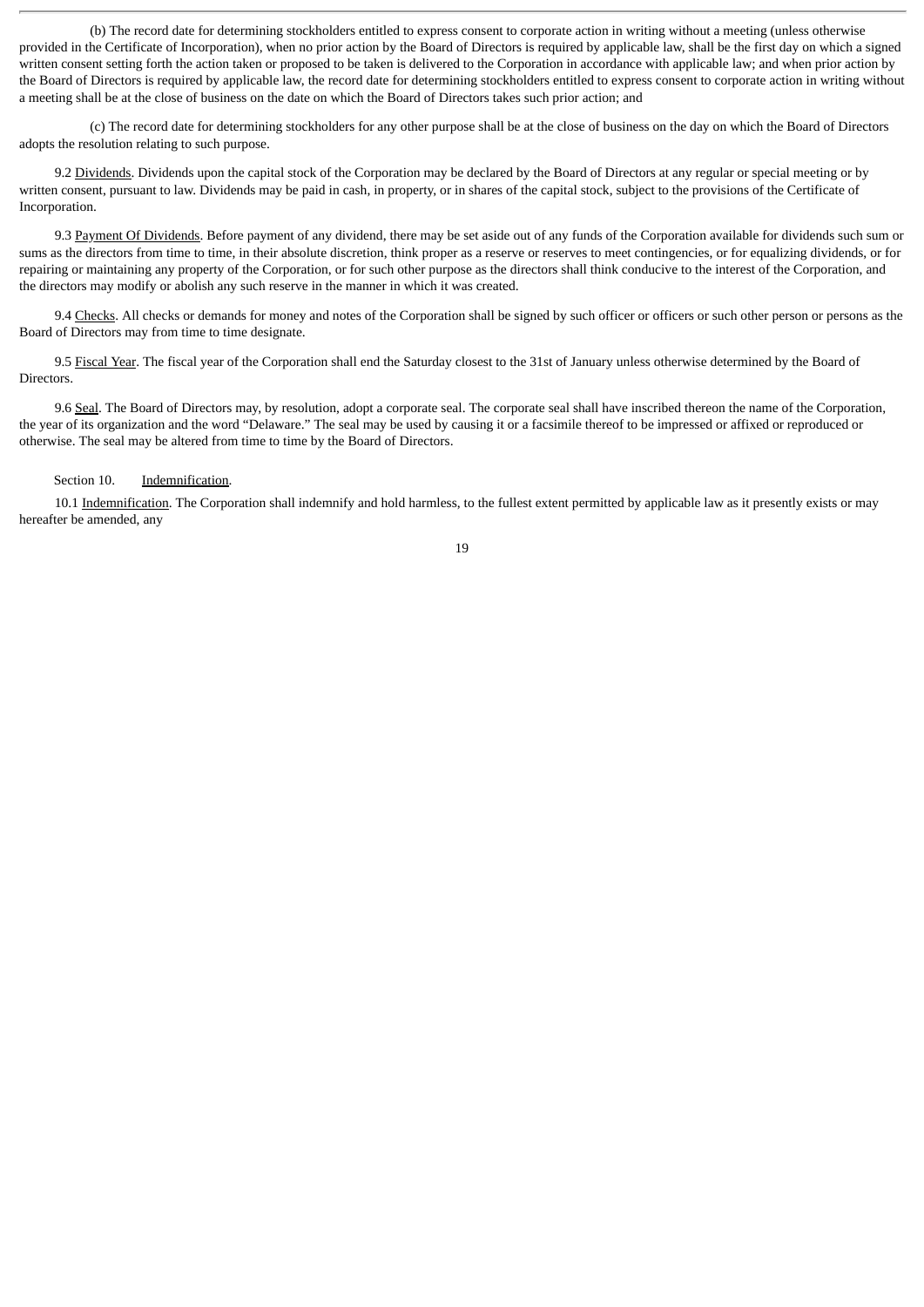person (a "Covered Person") who was or is a party or is threatened to be made a party to any threatened, pending or completed action, suit or proceeding, whether civil, criminal, administrative or investigative (a "Proceeding"), by reason of the fact that he or she, or a person for whom he or she is the legal representative, is or was a director or officer of the Corporation or, while a director or officer of the Corporation, is or was serving at the request of the Corporation as a director, officer, employee or agent of another entity or enterprise, including service with respect to employee benefit plans, against all liability and loss suffered and expenses (including attorneys' fees) reasonably incurred by such Covered Person. Notwithstanding the preceding sentence, except as otherwise provided in Section 10.3, the Corporation shall be required to indemnify a Covered Person in connection with a Proceeding (or part thereof) commenced by such Covered Person only if the commencement of such Proceeding (or part thereof) by the Covered Person was authorized by the Board of Directors.

10.2 Expenses. To the extent not prohibited by applicable law, the Corporation shall pay the expenses (including attorneys' fees) incurred by a Covered Person in defending any Proceeding in advance of its final disposition; provided, however, that, to the extent required by applicable law, such payment of expenses in advance of the final disposition of the Proceeding shall be made only upon receipt of an undertaking by the Covered Person to repay all amounts advanced if it should be ultimately determined that the Covered Person is not entitled to be indemnified under Section 10 or otherwise.

#### 10.3 Procedures; Non-Exclusivity; Remedies.

(a) If a claim for indemnification or advancement of expenses under Section 10 is not paid in full within 30 days after a written claim therefor by the Covered Person has been received by the Corporation, the Covered Person may file suit to recover the unpaid amount of such claim and, if successful in whole or in part, shall be entitled to be paid the expense of prosecuting such claim. In any such action the Corporation shall have the burden of proving that the Covered Person is not entitled to the requested indemnification or advancement of expenses under applicable law.

(b) The rights conferred on any Covered Person by Section 10 shall not be exclusive of any other rights that such Covered Person may have or hereafter acquire under any statute, provision of these By-Laws, the Certificate of Incorporation, agreement, vote of stockholders or disinterested directors or otherwise.

(c) The Corporation's obligation, if any, to indemnify or to advance expenses to any Covered Person who was or is serving at its request as a director, officer, employee or agent of another entity or enterprise shall be reduced by any amount such Covered Person may collect as indemnification or advancement of expenses from such other entity or enterprise.

(d) Any amendment or repeal of the foregoing provisions of Section 10 shall not adversely affect any right or protection hereunder of any Covered Person in respect of any act or omission occurring prior to the time of such amendment or repeal.